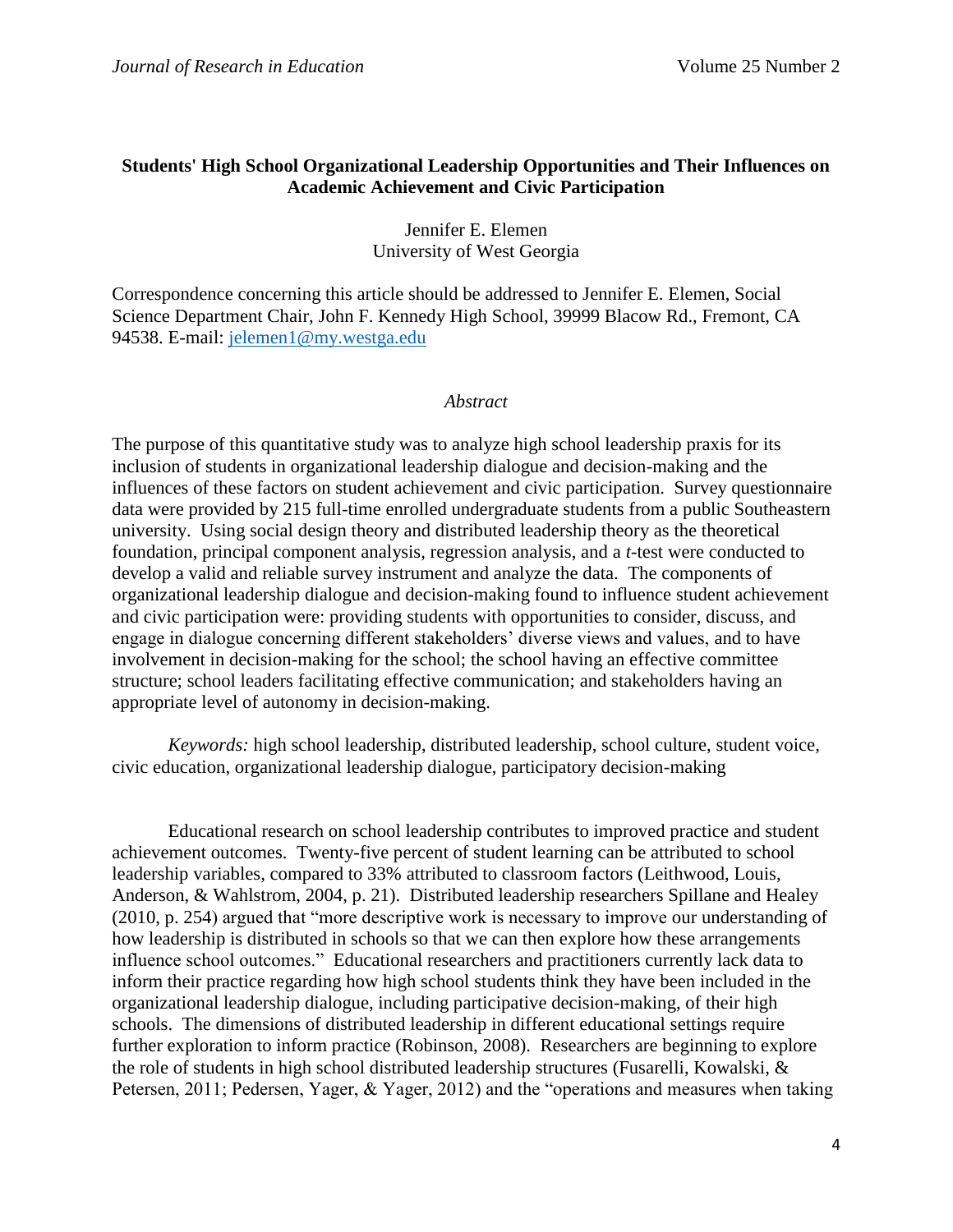a distributed perspective in school leadership and management research" (Spillane & Healey, 2010, p. 253). Student voice in educational research and practice, particularly in the domain of organizational leadership dialogue and participative decision-making for high schools, essentially students having a say in school leadership, has been underutilized.

Robinson (2008) calls for more research examining leadership from the perspectives of those being led to determine the effects of leadership practices. This is the influential component of leadership, as distinguished from the distributed leadership tasks, in what Robinson (2008, p. 246) refers to as "distributed leadership as distributed influence processes." In her call for research investigating this topic, she advises a focus on "followership rather than leadership and seek information about sources of influence" (Robinson, 2008, p. 248). As a result, by reviewing students' perceptions of their high schools' leadership practices, it is intended that this study will fill a research gap by ascertaining whether students who perceived opportunities to participate in organizational leadership dialogue and decision-making in high school benefit them in college.

The research questions are:

1. Do undergraduate students perceive they had opportunities to participate in high school organizational leadership dialogue and decision-making?

2. What are the components that define organizational leadership dialogue and participative decision-making?

3. Are there significant relationships between individuals' factor scores and student achievement?

4. Are there significant relationships between individuals' factor scores and civic participation? 5. Are there significant differences in academic achievement and civic participation between students who perceive they had opportunities to participate in high school organizational leadership dialogue and decision-making compared to students who perceive they did not?

The theoretical foundation of this study is comprised of social design theory (Jun, 1986; Jun, 2006; Jun & Storm, 1990) and distributed leadership theory (Harris, 2008; Hulpia, Devos, & Keer, 2009; Leithwood & Jantzi, 1998; Leithwood & Mascall, 2008; Robinson, 2008; Spillane, 2006). Social design theory was developed by Jun (1986) and is used to study public administration through the lens of critical theory and constructivism paradigms. This theory relies on the assertion that solutions to public problems can be effectively developed through engaging stakeholders in a democratic process (Jun, 1986; Jun, 2006; Jun & Storm, 1990). Social design theory has yet to be applied to the field of educational leadership. The application of social design theory to the field of educational leadership praxis may create opportunities to incorporate student voice in school leadership and possibly improve student achievement outcomes. As applied to this study and informing the hypotheses, social design theory holds that one would expect the independent variables of students' perceived opportunities to participate in high school organizational leadership dialogue and decision-making to influence the dependent variables of academic achievement and civic participation.

Distributed leadership is the other component of the theoretical foundation for this study. Distributed leadership approaches include a diverse array of stakeholders in the decision-making process of organization leadership and additionally allocate power and tasks to a variety of individuals in the organization (Harris, 2008; Spillane, 2006). Research findings show that the characteristics of a distributed leadership model include: multiple player leadership philosophy, utilization of hidden leaders, expanded leadership roles, enhancement of human capacity, use of tools in decision-making, two-way communication, and an environment of trust (Engel-Silva, 2009, p. 288). Engel-Silva (2009) recommended future exploration of distributed leadership to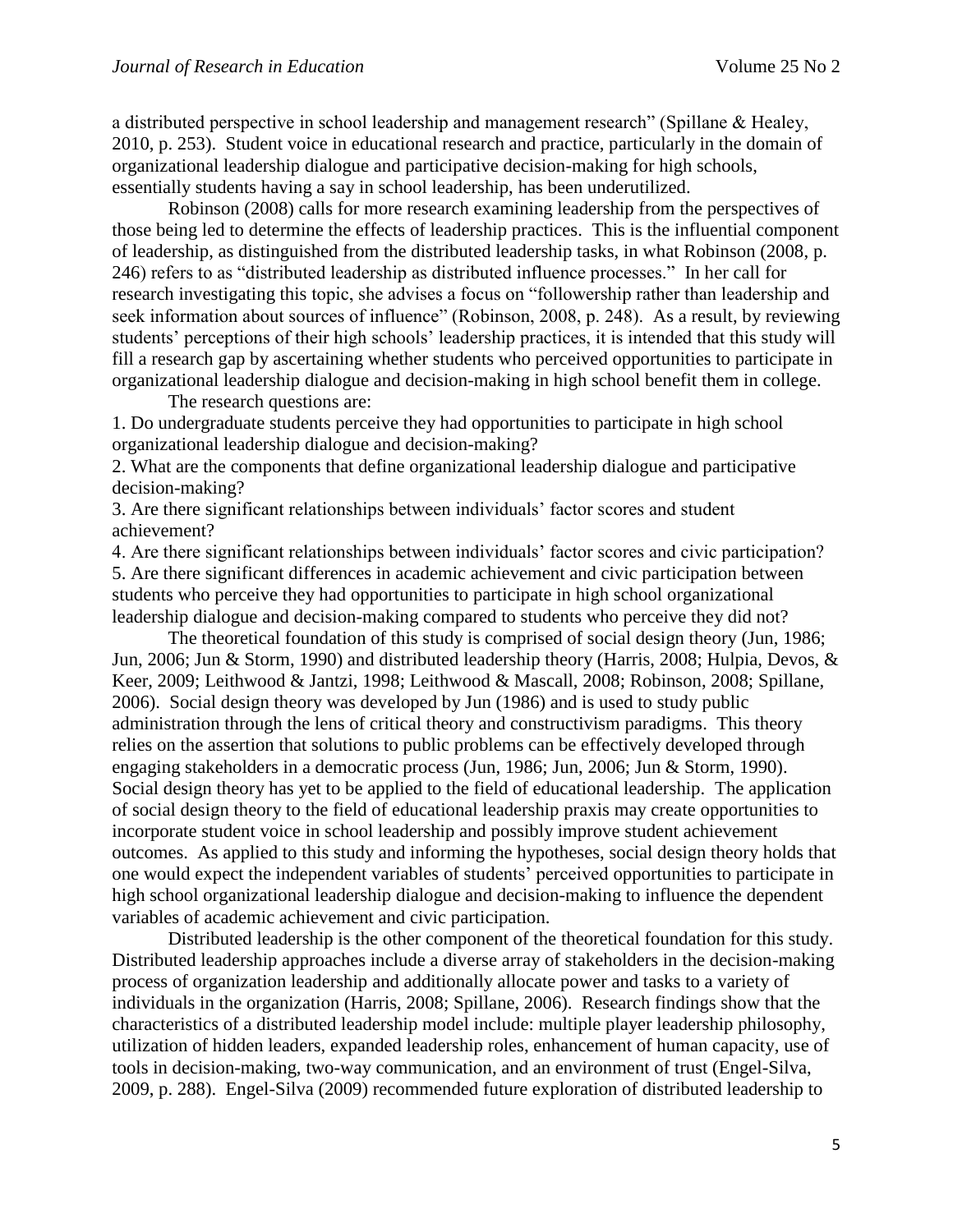focus on other school stakeholders, such as students, and to research its effects on student achievement.

#### **Literature Review**

Elevating student voice and power in schools may possibly serve to initiate transformative change for diversity and social justice (Beaudoin, 2005; Robinson & Taylor, 2012; Thomson & Gunter, 2006). Robinson and Taylor (2007) identify four core values for initiating student voice work: communication as dialogue; participation and democratic inclusivity; the recognition that power relations are unequal and problematic; and the possibility for change and transformation. Beginning student voice work may be viewed as a process of making high schools more democratic in their functioning (Apple, 2011). Campbell (2009, p. 104) provides "a framework for school leaders seeking to promote, authorize and validate student voice." This resource explains the research-based behaviors that school leaders can exhibit in order to promote student voice in their schools: "having a student-centered orientation, promoting student-led events, modeling a vision for student voice that is reflected in school improvement plans, and staff development facilitating shared decision-making" (Campbell, 2009, p. 104). Cheng (2012) also discusses the valuing of student voice, embracing a willingness to construct a new partnership with students, and ensuring consistent wholeinstitution commitment, as important to facilitating student voice work. These may inspire school level transformations that are important steps in changing school cultures and power relations toward Apple's (2011) ideal of a democratic school. Power is not static, and changing power relations at the micro-level can impact institutional transformations (Robinson & Taylor, 2012; Foucault, 1980). Student voice practice has the potential to become a powerful way to challenge hierarchical power relations within schools, as Fielding's (2001) vision of students as agents of change suggests.

#### **Methods**

This study employed a quantitative correlational questionnaire survey research design. Survey data were used to examine university students' perceptions about their opportunities in high school to have participated in organizational leadership dialogue and decision-making and their college academic achievement and civic participation. This fills a gap in the research by providing greater student voice in the body of research and provides a "youth-centered perspective" (Taft & Gordon, 2013, p. 88) on what school leadership practices influence young adults' academic achievement and civic participation.

## **Data Collection Procedures**

The desired sample size, as a correlational and descriptive study, is over 100 participants (Colton & Covert, 2007; Fraenkel & Wallen, 2009). To focus the study on students who demonstrated academic achievement in attending a four-year university after high school, a purposive sample was selected of undergraduate participants at one public university in the United States. Granted access was gained through the institutional review board (IRB) process. Participants were sought via e-mail from a random list of 5,000 undergraduate students, ages 18 to 21, and enrolled as full-time students. A medium-sized public Southeastern university provided the setting for this study.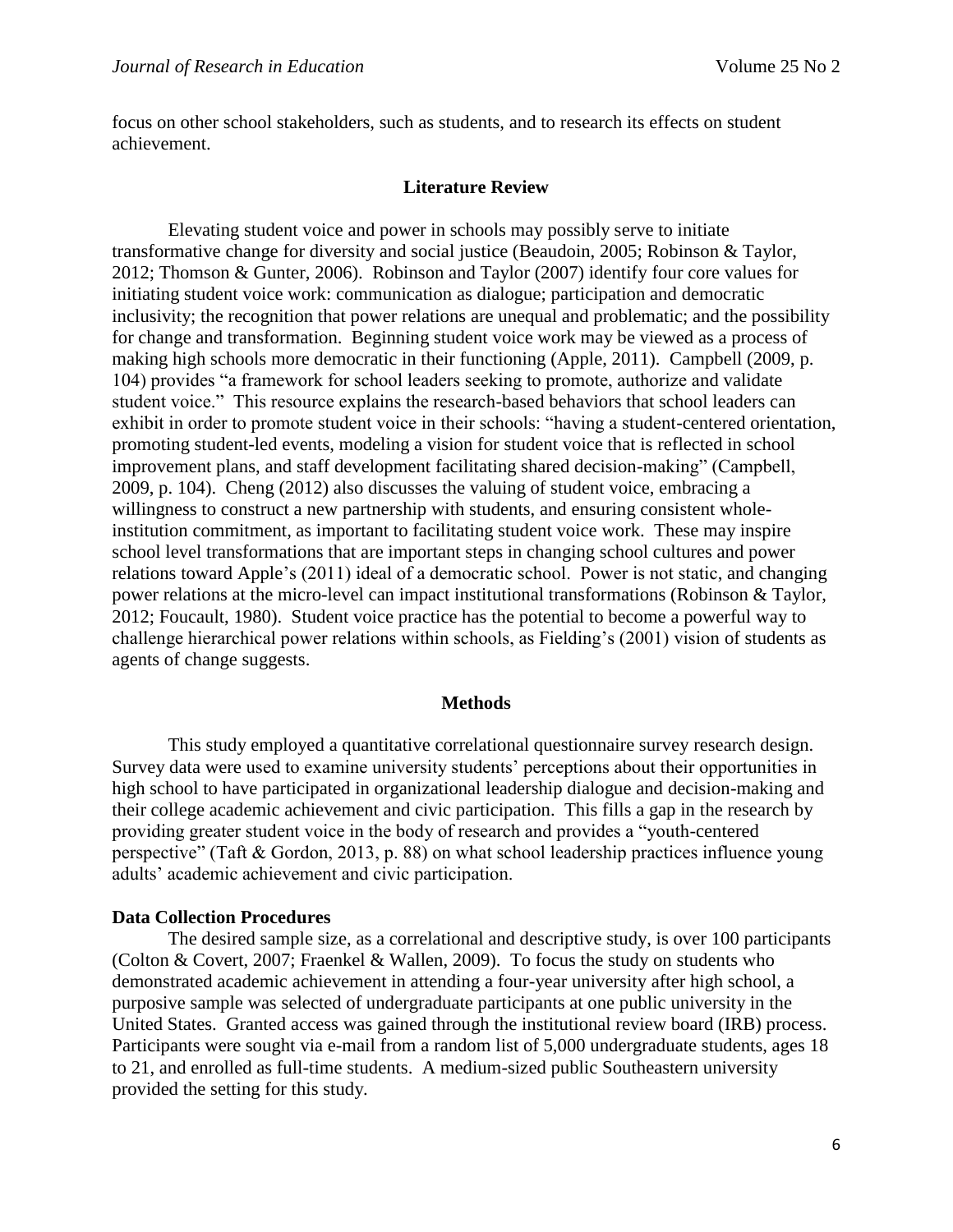### **Instrumentation**

The survey instrument (in Appendix A) contains 63 questions. The survey questions are developed and aligned to the literature as follows. The dependent and independent variables described refer to the response or criteria and explanatory or predictor variables, respectively, input as dependent and independent variables to run the necessary statistical procedures in SPSS. Colton and Covert's (2007) survey development advice was utilized. LimeSurvey was utilized as the survey administration platform, and IBM SPSS Statistics Version 22 was used for statistical analysis. The internal consistency of the operationalized variables was computed with the Cronbach's alpha coefficient, which calculates the reliability of items (Fraenkel & Wallen, 2009). A Cronbach's alpha value of .70 or higher indicates internal consistency (Colton & Covert, 2007, p. 265) and this is reported for the operationalized variables.

**Dependent variables.** Students' academic achievement and civic participation comprised the dependent variables, described as follows.

*Academic achievement.* Academic achievement was operationalized with students' selfreported university GPA (Volwerk & Tindal, 2012) and college and future career confidence into a four-item scale established as a composite student achievement variable with a Cronbach's alpha value of .744. These items were presented as questions 43 through 46 of the survey instrument in Appendix A.

*Civic participation.*Civic participation was operationalized with a Likert-type scale aligned to Mathews' (1996) definition of *citizen* and items drawn from the commitment to civic participation scale provided by Kahne and Sporte (2008), previously developed by and based on Westheimer and Kahne's (2004) three conceptions of citizenship: personally responsible, participatory, and justice oriented. Voting behavior was also measured for the extent to which participants were eligible to register and vote. A Cronbach's alpha value of .849 was calculated. These items are presented as questions 28 through 42 of the survey instrument in Appendix A.

**Independent variables.** Students' perceptions of their high schools' leadership practices comprised the independent variables, described as follows.

*Students' perceptions of their high school's leadership practices.*Students' perceptions of their high schools' leadership practices and their opportunities to have participated in high school organizational leadership dialogue and decision-making are informed by social design theory (Jun, 1986; Jun, 2006; Jun & Storm, 1990), contained in questions 13 through 20 of the survey instrument presented in Appendix A, and distributed leadership theory (Harris, 2008; Leithwood & Jantzi, 1998; Leithwood & Mascall, 2008; Robinson, 2008; Spillane, 2006), developed with the participative decision-making scale items from Hulpia, et al.'s (2009) "Distributed Leadership Inventory" contained in questions 21 through 27 of the survey instrument presented in Appendix A. In this study, the items comprising the social design and distributed leadership participative decision-making scales have a Cronbach's alpha value of .938 ( $n = 135$ ).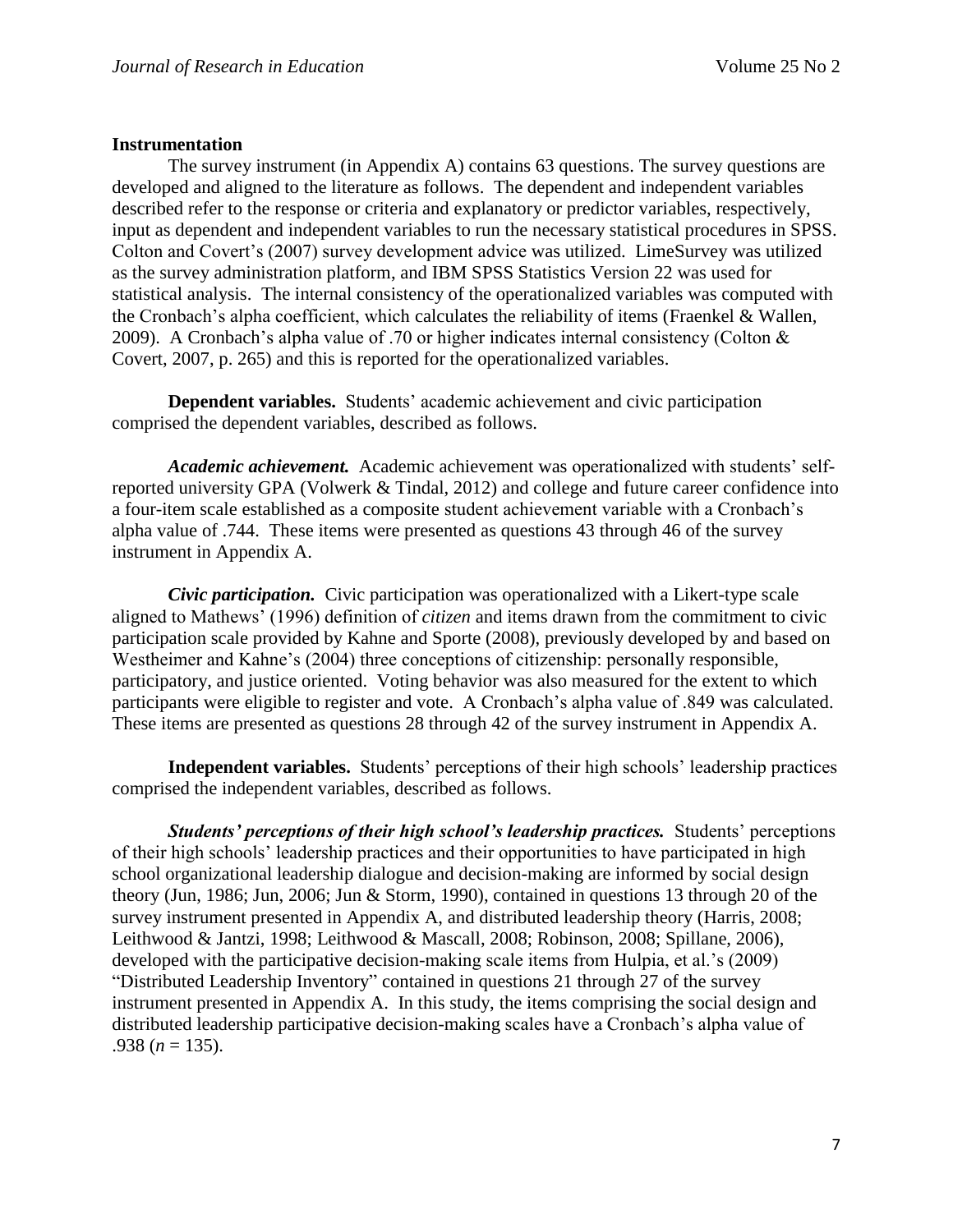#### **Data Analysis**

Descriptive statistical analysis was conducted to describe the sample's demographics, including gender, race, ethnicity, age, and socioeconomic status. Descriptive statistical data are also analyzed for participants' responses to the variables tested. Mean, standard deviation, and frequencies are used to describe and illustrate the data sample properties, which inform external validity and generalizability. Principal component analysis (PCA) was conducted to identify the components of the independent variables in order to reduce the number of items into a smaller number of representative factors and to demonstrate a lack of multicollinearity (Beavers, Lounsbury, Richards, Huck, Skolits, & Esquivel, 2013). Simple linear regression analysis (Moore, Notz, & Fligner, 2013), multiple regression analysis (Moore, et al., 2013), and a *t*-test (Fraenkel & Wallen, 2009) were conducted on the factor scores of the independent variables to the dependent variables.

#### **Limitations**

The conclusions drawn from this study should be considered in context of the sample being drawn from one university within one region of the country. Data were collected from only one source, students' self-reporting while in college, and not triangulated with other quantitative nor qualitative data. The correlations and significant relationships found in this study do not imply causation. This research does not prove that the high school variables with positive and statistically significant relationships with academic achievement and civic participation cause such results. It may be possible that other latent variables exist that influence both.

#### **Results**

Of the 5,000 randomly selected undergraduate students enrolled full-time at one mediumsized public Southeastern university invited to participate in the survey via their university email addresses, 215 completed the first two questions (4% response rate). For the purposes of statistical analyses in which participants answered the vast majority of the survey questions, the sample size was 149 participants (3% complete response rate). Out of 149 responses, 113 participants identifed as female (76%) and 33 as male (22%). The age mean was 19.56 years old. The ethnic composition of the sample was: 81 participants (55%) White, 49 participants (33%) Black or African American, six participants (4%) other ethnicity, five participants (3%) Hispanic or Latino, one participant (1%) American Indian or Alaska Native, two participants (1%) Asian, one participant (1%) Pacific Islander, and three participants (2%) no response. A reported 42% of participants were eligible for free or reduced price lunch while they were in high school, indicating low-income socioeconomic status. Participants reported English being their native language at a rate of 93% with 5% not English, and 92% reported the U.S. being their native country, while 5% reported being from another country. State representation included 130 (88%) of participants having attended high school in Georgia, 6 (4%) in Alabama, 2 (1%) in Florida, 1 (1%) in Idaho, 1 (1%) in Louisiana, 1 (1%) in New Jersey, 1 (1%) in New York, 1 (1%) in Pennsylvania, 1 (1%) in Texas, 1 (1%) in Wisconsin, and 1 (1%) outside of the U.S.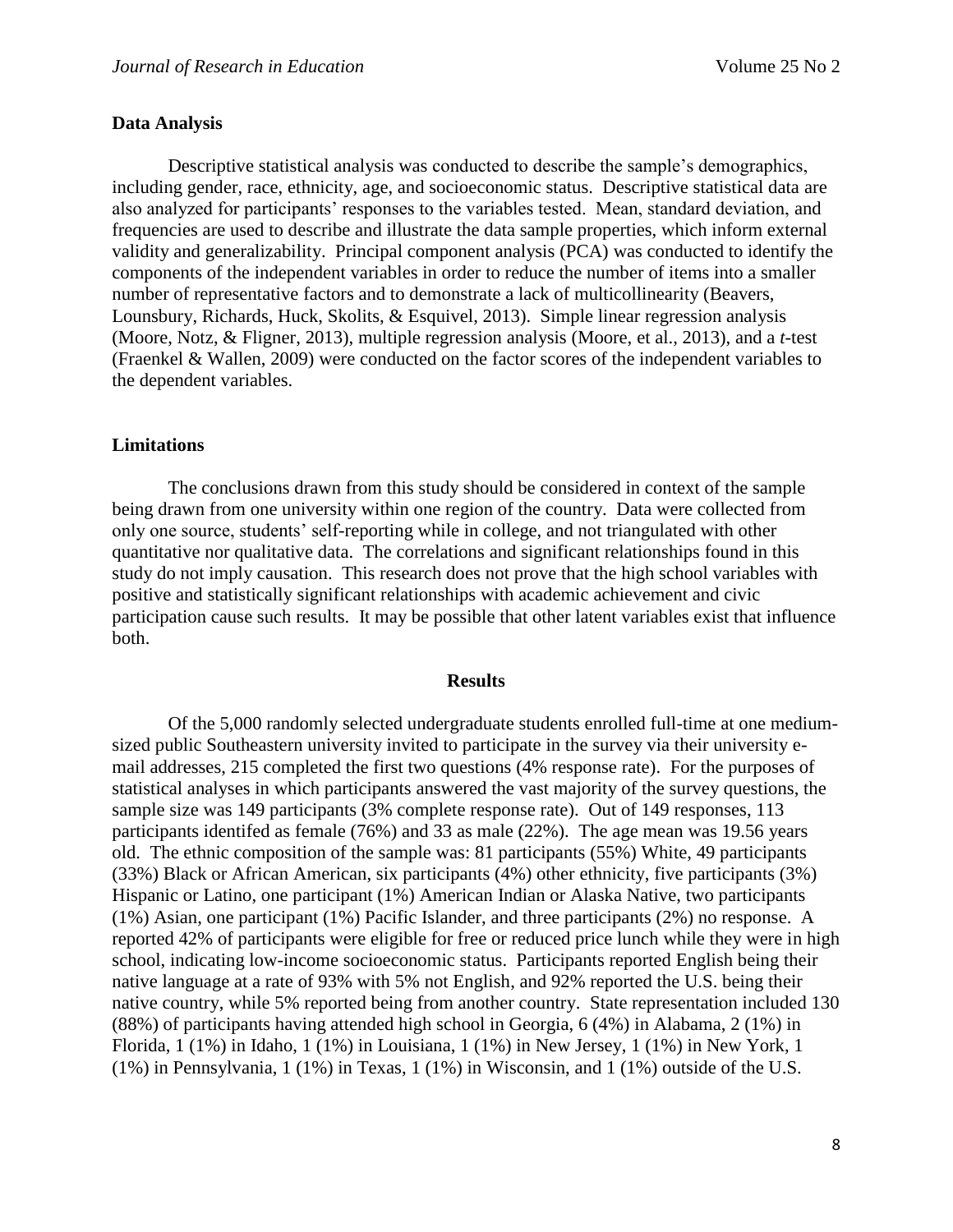## **Research Question 1**

**Do undergraduate students perceive they had opportunities to participate in high school organizational leadership dialogue and decision-making?** Participants ( $n = 149$ ) who perceived that they had opportunities to participate in high school organizational leadership dialogue ranged from 53% to 74%, depending on the scale item. The lowest reported item for this scale was 53% of participants perceiving that the voices of minority groups were integrated into community problem solving for their high schools. The highest reported item for the social design scale was 74% of participants perceiving that people worked together effectively at their high schools. Students who perceived that they had opportunities for high school participative decision-making ranged from 52% to 84%. Students perceived that they were included in the decision-making at their high schools at a rate of 52%; however, 84% did think that leadership at their high schools was delegated to staff for activities important to achieving school goals. Fiftyone percent of participants agreed that their high schools encouraged students' meaningful participation in school governance, while 49% did not, as presented in Table 1.

## **Research Question 2**

**What are the components that define organizational leadership dialogue and participative decision-making?** Principal component analysis (PCA) revealed the components of the survey data, which comprised the fifteen total items from the social design and distributed leadership participative decision-making scales (*n =* 139). PCA was conducted in order to reduce the number of items into a smaller number of representative factors and to demonstrate a lack of multicollinearity (Beavers et al., 2013). A two component solution emerged containing items with factor loadings > .7 in the pattern matrix, as presented in the scree plot in Figure 1. Factor loadings > .7 indicate strong items in the pattern matrix, which can lead to stable solutions in sample sizes as low as 100 when a factor is comprised of three to four strong items (Beavers, et al., 2013). The two-dimension factor solution that emerged cumulatively explains 78.857% of the total variance in the variable. The Kaiser-Meyer-Olkin measure of sampling adequacy was .869, greater than the recommended value of .6, and the result from Bartlett's test of sphericity was statistically significant,  $p < .001$ , further supporting the assumption of variables not being highly correlated. This suggests that the components of organizational leadership dialogue and participative decision-making may be related, as dialogue often leads to decision-making, but they are distinct enough to have their own separate influences on the dependent variables of academic achievement and civic participation.

Statistical criteria and interpretability were used to determine the number of components that were statistically then interpretably defensible (Pohlmann, 2004, p. 17). The items were classified into the groups based on the Kaiser criterion of eigenvalues > 1 (Beavers, et al., 2013). Item loadings were the correlations between the survey items and the components identified, with the strong cross-loadings  $> .7$ , reported in Table 2.

Items with salient loadings on the first component correspond to students having involvement in decision-making for the school, the school having an effective committee structure, school leaders facilitating effective communication, and stakeholders having an appropriate level of autonomy in decision-making. The other items with salient loadings on the second component correspond to people's diverse values being considered, including those who would be affected by the outcome of deliberation or problem solving, and discussed. As a result, the two components are named participative decision-making and organizational leadership dialogue. Principal component analysis was re-run with the elimination of the social design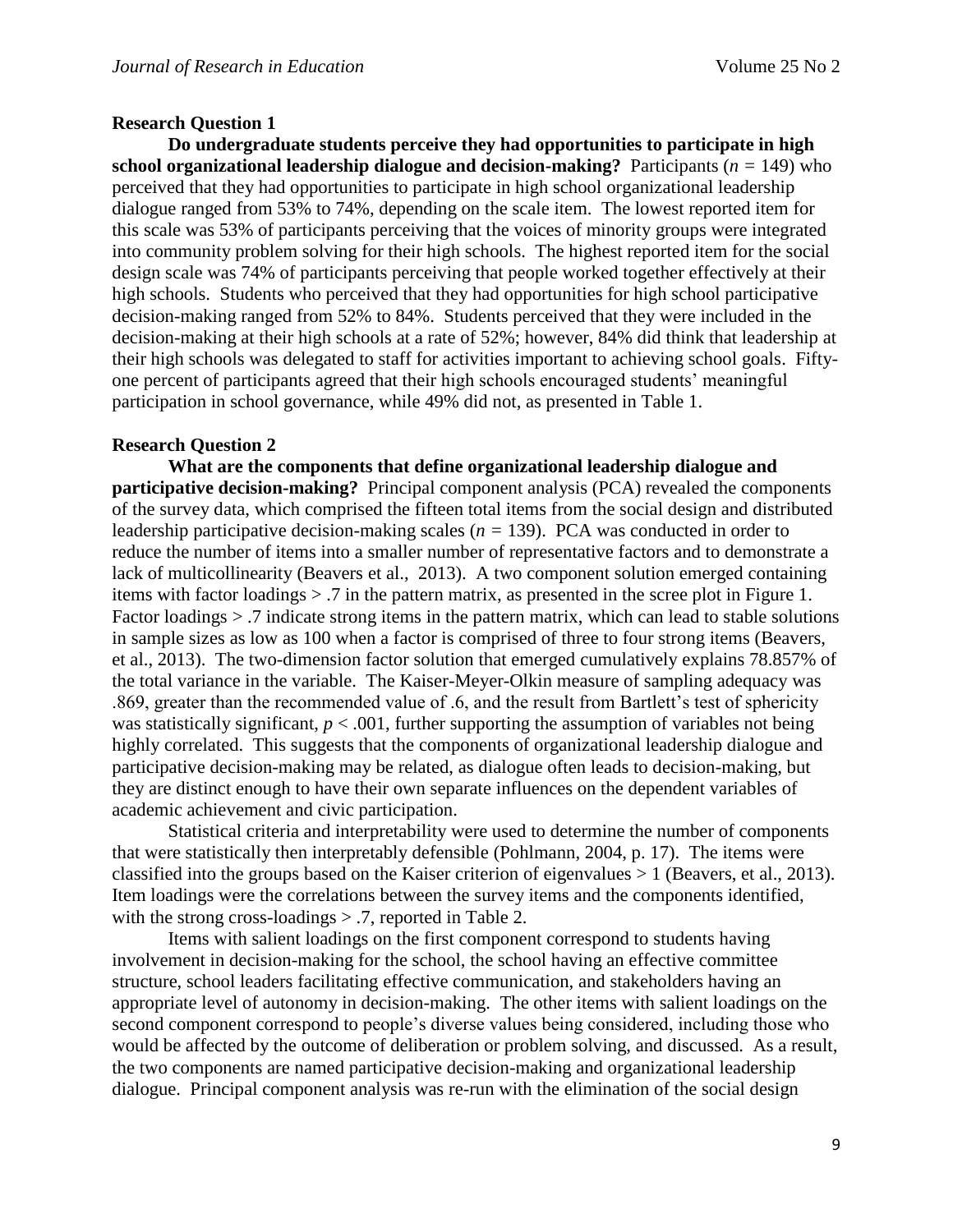scale items and distributed leadership participative decision-making scale items with factor loadings < .7, as they indicate only moderate to weak relationships with the components.

The marker items, the items with the highest factor loading values, are: "Students had involvement in decision-making at my high school" (.863) for participative decision-making and "Overall, I felt there to be consideration of people's diverse values at my high school" (1.027) for organizational leadership dialogue. One of the loadings was greater than one, because Promax is an oblique rotation method, and in that case the loadings in the pattern matrix are standardized regression coefficients, which can, occasionally, become greater than one or less than one. A high degree of multicollinearity, which may account for this result, was ruled out based on the result of Bartlett's test of sphericity, which indicates acceptable levels of multicollinearity in the data. Because this item is not strongly related to the other component, the alternative explanation is that this item is extremely reliable, and, for these data, based on interpretability, this is the optimal solution.

The dimensions underlying high school organizational leadership dialogue were comprised of three factor items with Cronbach's alpha = .870 ( $n = 145$ ). The dimensions underlying high school participative decision-making were comprised of four factor items with Cronbach's alpha = .890 ( $n = 142$ ). These findings suggest that the essential aspects of participative decision-making are students having involvement in decision-making for the school, the school having an effective committee structure, school leaders facilitating effective communication, and stakeholders having an appropriate level of autonomy in decision-making and that the essential aspects of organizational leadership dialogue are people's diverse values being considered, including those who would be affected by the outcome of deliberation or problem solving, and discussed.

Regression factor scores were then computed for each participant on organizational leadership dialogue and participative decision-making. The organizational leadership dialogue factor score mean was 0 with a range of 4.076, a minimum of -2.359, and a maximum of 1.716. The participative decision-making factor score mean was 0 with a range of 4.123, a minimum of -2.196, and a maximum of 1.928. The Pearson correlation coefficient between the two factors (*n*   $= 139$ ) was .682 with a significance level of  $< .001$ . The calculation of factor scores enabled further exploration into the relationships between the components measuring the independent variables to the dependent variables of student achievement and civic participation with simple linear regression analysis, a *t-*test, and multiple regression analysis.

#### **Research Question 3**

**Are there significant relationships between individuals' factor scores and student achievement?** Ary, Jacobs, Razavieh, and Sorensen (2005) state that the Pearson *r* as a measure of relationships independent of sample size is a form of effect size wherein  $r = .10$  has a small [weak] effect,  $r = .30$  has a medium [moderate] effect, and  $r = .50$  has a large [strong] effect. Simple linear regression analysis revealed that greater values of perceptions of opportunities to have participated in high school organizational leadership dialogue  $(r = .25)$  and decisionmaking  $(r = .106)$  had positive relationships with student achievement  $(n = 134)$ . For organizational leadership dialogue, this was statistically significant (*p =* .004), while for participative decision-making, it was not ( $p = .223$ ). The coefficient of determination  $R^2 = .063$ , indicating that 6.3% of the variation in college student achievement could be attributed to students' perceived opportunities to have participated in high school organizational leadership dialogue.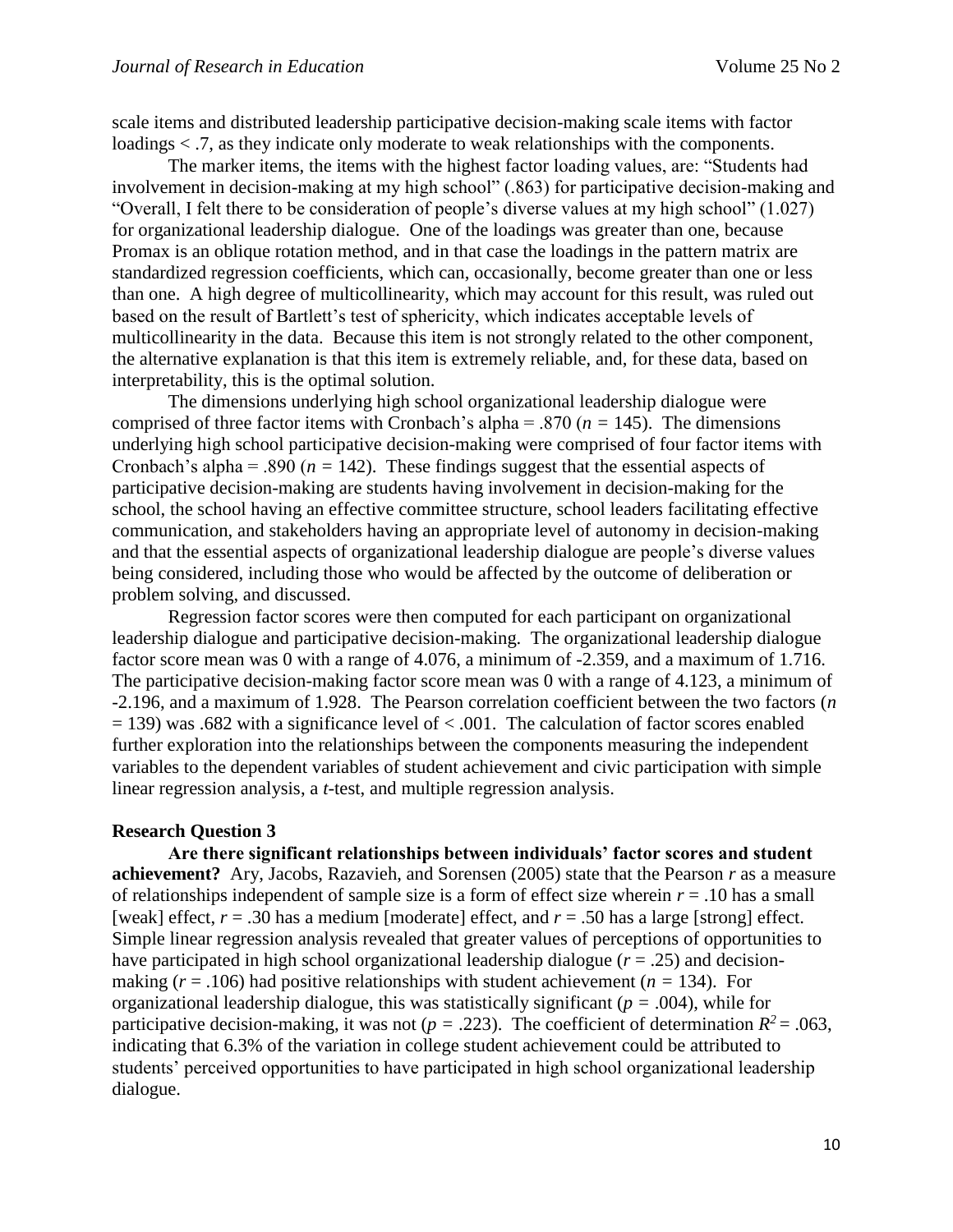## **Research Question 4**

**Are there significant relationships between individuals' factor scores and civic participation?** Simple linear regression revealed that students who thought their high schools provided more student participation opportunities tended to participate civically more in college. The correlation coefficients were Pearson's  $r > 0.1$ . Pearson's  $r = 0.361$  for organizational leadership dialogue ( $p < .001$ ),  $r = .033$  for participative decision-making ( $p < .001$ ), and  $r = .380$ and  $R^2 = 0.145$  for the combined the factors ( $p < 0.001$ ) as calculated by their sum and applied in regression analysis to the dependent variable of civic participation. The coefficient of determination  $R^2$  = .145, indicating that 14.5% of the variation in students' civic participation (*n =* 123) could be attributed to students' perceived opportunities to have participated in high school organizational leadership dialogue and decision-making.

# **Research Question 5**

**Are there significant differences in academic achievement and civic participation between students who perceive they had opportunities to participate in high school organizational leadership dialogue and decision-making compared to students who perceive they did not?** An independent samples *t*-test was conducted to compare the means of students who had relatively low levels of opportunities to participate in high school organizational leadership dialogue and decision-making (combined factor scores for organizational leadership dialogue and decision-making  $<$  0) to those who had relatively high levels (combined factor scores for organizational leadership dialogue and decision-making  $> 0$ ) compared to the mean  $= 0$ , presented in Table 3. This study found that university students who had experienced greater opportunities to participate in high school organizational leadership dialogue and decision-making had an 8% greater mean civic participation score in college (*n =*  123) with effect size Cohen's  $d = 0.595$ , which is statistically significant ( $p = 0.001$ ), and a 4% greater student achievement mean ( $n = 134$ ), though not statistically significant ( $p = .101$ ). Cohen's *d* effect size was the calculated "difference between treatment and control group means divided by the standard deviation" (Hedges, 2008, p. 167), though equal variance cannot always be expected from a *t*-test. Still, the effect size of Cohen's *d =* .595 can be interpreted as greater than average (Cohen, 1988).

## **Discussion**

Most students in this study responded that they had some opportunities in high school to participate in organizational leadership dialogue and decision-making, but there are some revealing gaps in their experiences. Between 16% and 48% of students did not perceive the various opportunities included in the social design and distributed leadership scales to have been present at their high schools. The highest rate of perceived non-opportunities was 48% of students not perceiving student participation in decision-making at their high schools. Similarly, the Organisation for Economic Co-operation and Development (OECD) found that only 59% of U.S. high school students are in schools that regularly elicit and incorporate student feedback, below average in the developed world in a sample of 65 countries (OECD, 2013; Ripley, 2015). This provides evidence for the claim that students are not regularly included in the decisionmaking processes nor distributed leadership structures of many high schools.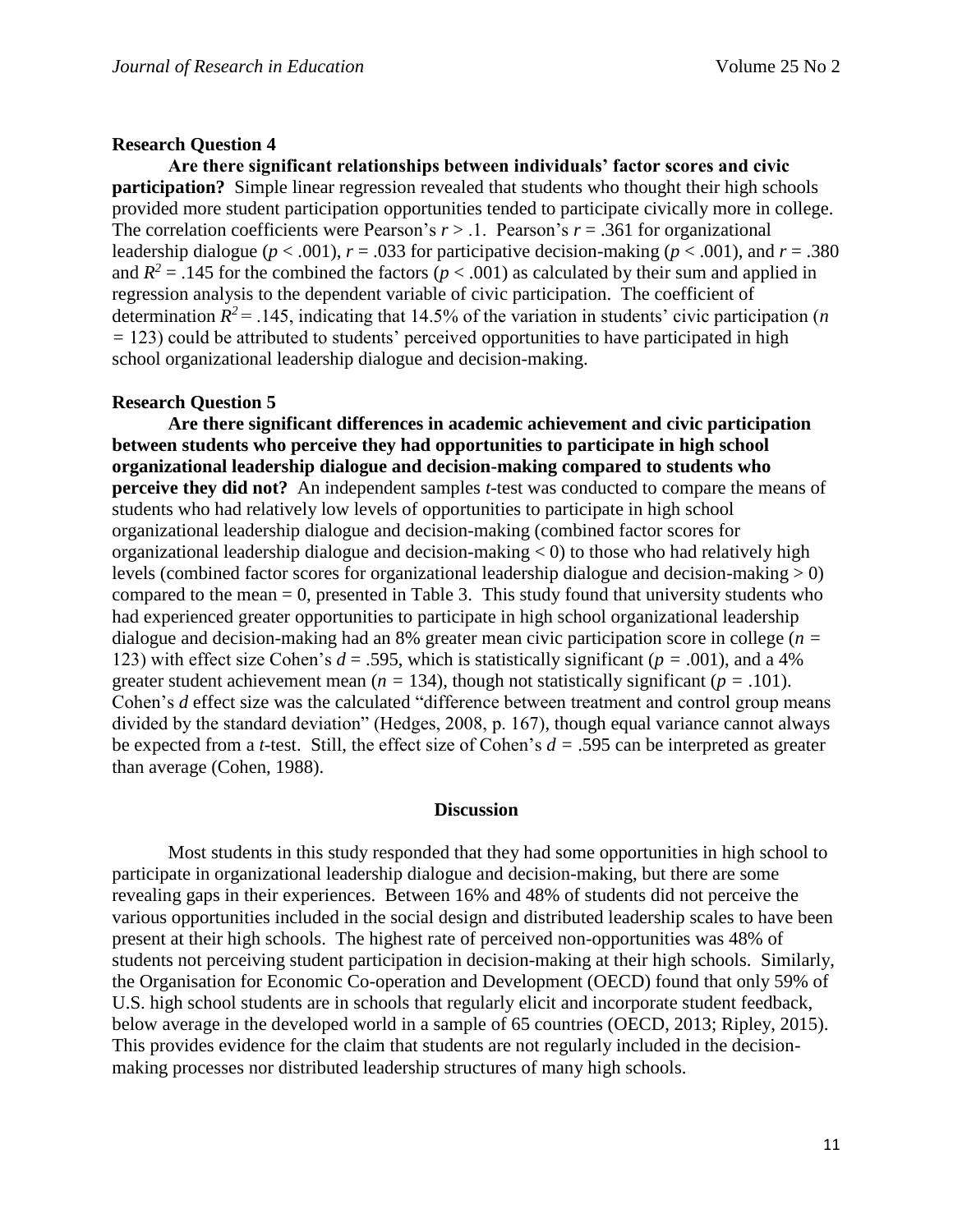These findings are consistent with the findings of Fusarelli et al. (2011) and Pedersen et al. (2012) that students may not be provided with structures, incentives, nor encouragement to participate in high school distributed leadership and that the exclusion of students from participative decision-making for their high schools may contribute to their further lack of engagement in school and community activities. In reviewing the survey data from 2,366 students in California who had taken an American Government class in their senior year, Kahne, Middaugh, and Crody (2005) found that students with intentions of attending four-year universities had significantly more access to civic learning opportunities than other students did. This may also reflect socioeconomic disparities influencing such intentions to attend four-year universities (Darling-Hammond, 2010). Differential access to civic learning opportunities has come to be known as the civic opportunity gap (Herczog, 2012; Kahne, & Middaugh, 2009). This suggests that variation in leadership approaches among and within high schools exists, which may influence student achievement and civic participation. Schools that regularly elicit and incorporate student feedback tend to be more equitable with higher levels of academic achievement (OECD, 2013; Ripley, 2015).

The second highest rate of perceived non-opportunities is 47% of students not perceiving the voices of minority groups having been integrated into community problem solving for their high schools. While this variable was excluded from the organizational leadership dialogue and participative decision-making scales in regression analysis due to PCA results, it should still be explored for the implications of equity and social justice. The lack of minority outreach and empowerment within school leadership practices may exclude certain groups of students from school, community, and civic participation and this could perpetuate existing inequalities. These include disparate rates of college graduation (Kim & Hargrove, 2013), voting (File & Crissey, 2012; File, 2013) and community involvement (Kahne, Middaugh, & Croddy, 2005). School discipline, as a feature of school leadership, disproportionally affects students of color, as African American students are three times more likely to be suspended than white students, and as many as 95% of suspensions are for nonviolent offenses, such as truancy and disrespect (U.S. Department of Education, 2014). Morrison and Vaandering (2012, p. 141) assert that "traditional institutional practices can generate defiance, undermining an individual's capacity and willingness to cooperate in core facets of social life, from family and school to work and governance." Recent research suggests that zero-tolerance policies may cost more economically and socially in the long-term (González, 2012), and that other policies, including restorative justice and school wide positive behavior support (SWPBS) policies, would be more effective in achieving the policy goals of decreasing illegal and socially undesirable behaviors and promoting prosocial and academic behaviors (Chitiyo, May, & Chitiyo, 2012).

Schools as training grounds for citizens of a democracy need to provide equitable opportunities to students in classroom instruction, discussion of current events and controversial issues, service learning, extracurricular activities, school governance, simulations of democratic processes, and opportunities for students to participate in deliberation (Jamieson, Levine, McConnell, & Smith, 2011). Multiple opportunities to participate in such opportunities make a greater difference for student participation outcomes (Kahne, Middaugh, & Croddy, 2005). While disparities in opportunities can be attributed to socioeconomic structural inequalities (Darling-Hammond, 2010), there is still much to be understood at the school leadership level. The lack of consistent compliance with more equitable, research-based civic education and student empowerment practices within high schools may contribute to high schools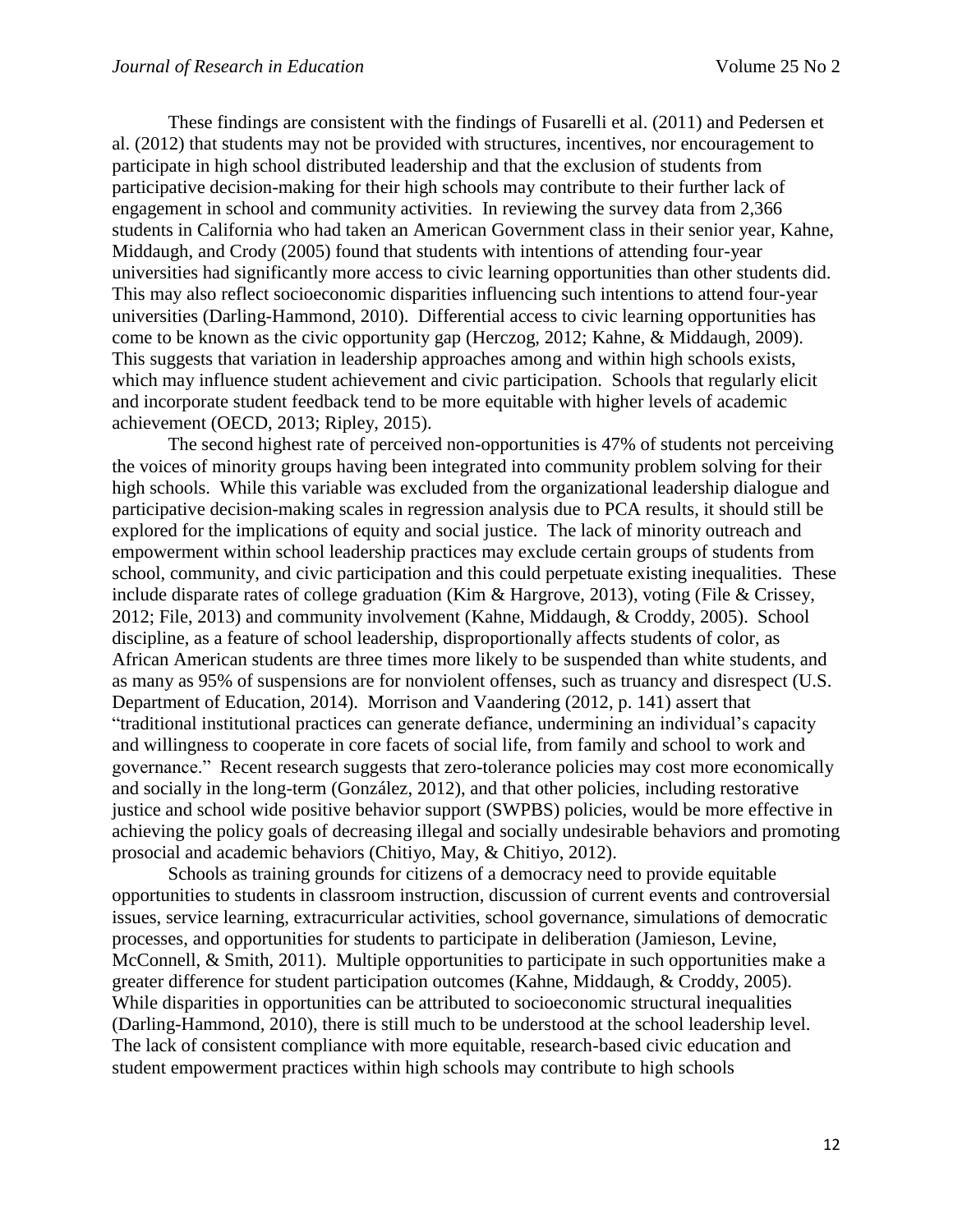underpreparing students for citizenship (Fusarelli et al., 2011; Jamieson et al., 2011; Kahne & Sporte, 2008; Herczog, 2012).

#### **Conclusion**

The following conclusions can be reached based on the findings of this study, considering the limitations of the study. High school organizational leadership dialogue can be defined as people's diverse values being considered, including those who would be affected by the outcome of deliberation or problem solving, and discussed. High school participative decision-making can be defined as students having involvement in decision-making for the school, the school having an effective committee structure, school leaders facilitating effective communication, and stakeholders having an appropriate level of autonomy in decision-making. Providing students with opportunities to participate in high school organizational leadership dialogue and decisionmaking may provide for lasting educational value, increasing their academic achievement and civic participation. It may be concluded that a majority of students have some opportunities to participate in organizational leadership dialogue and decision-making for their high schools, but these opportunities vary and may not be amply available.

Reframing relationships within schools between students and adults by providing students with opportunities for organizational leadership dialogue and participative decisionmaking may support both neoliberal and transformative views of the education system by raising levels of achievement as well as the quality of relationships. Reculturing schools to be more inclusive of diverse voices, including student voices, show potential for establishing more relevant, supportive, and culturally responsive schools for youth (Friend & Caruthers, 2012). School-wide leadership practices may be facilitated with the enactment of research-based programs to increase student opportunities for participation in organizational leadership dialogue and decision-making. Such programs may include: student advisory councils (Fusarelli, et al., 2011), focus groups (Fisher, Frey, & Pumpian, 2012), site teams (Watt, Huerta, & Cossio, 2004), leadership groups (Pautsch, 2010), Youth Participatory Action Research (YPAR) programs (Bautista, Bertrand, Morrell, Scorza, & Matthews, 2013), Youth Civic Engagement (YCE) councils (Mirra, Morrell, Cain, Scorza, & Ford., 2013; Taft & Gordon, 2013), Positive Peer Culture (PPC) programs (Laursen, 2010), internship programs with local government and community-based organizations (Kahne & Westheimer, 2006), and other models to provide more of these types of opportunities. Further research pertaining to such programs and their implementation is recommended. High schools may also be advised to incorporate citizenship as a co-equal purpose of education, along with higher education and career, as part of their missions, create partnerships with colleges and universities to strengthen civic learning programs, and encourage student participation in in-school and out-of-school civic learning experiences (Jamieson et al., 2011).

Policymakers in the U.S. should address the policies that inhibit youth participation in organizational leadership dialogue and decision-making in schools. In contrast, many European nations like Australia, Sweden, and the United Kingdom have nationalized curricula with standards for children to express their views on their learning (Mitra, Serriere, & Kirshner, 2014). They adhere to Articles 12 through 15 of the Convention on the Rights of the Child (CRC) (United Nations, 1989). These rights support youth participation by including freedom of information, freedom of expression, and freedom to form collective organization. Youth participation and student voice in the complying countries have created education policies with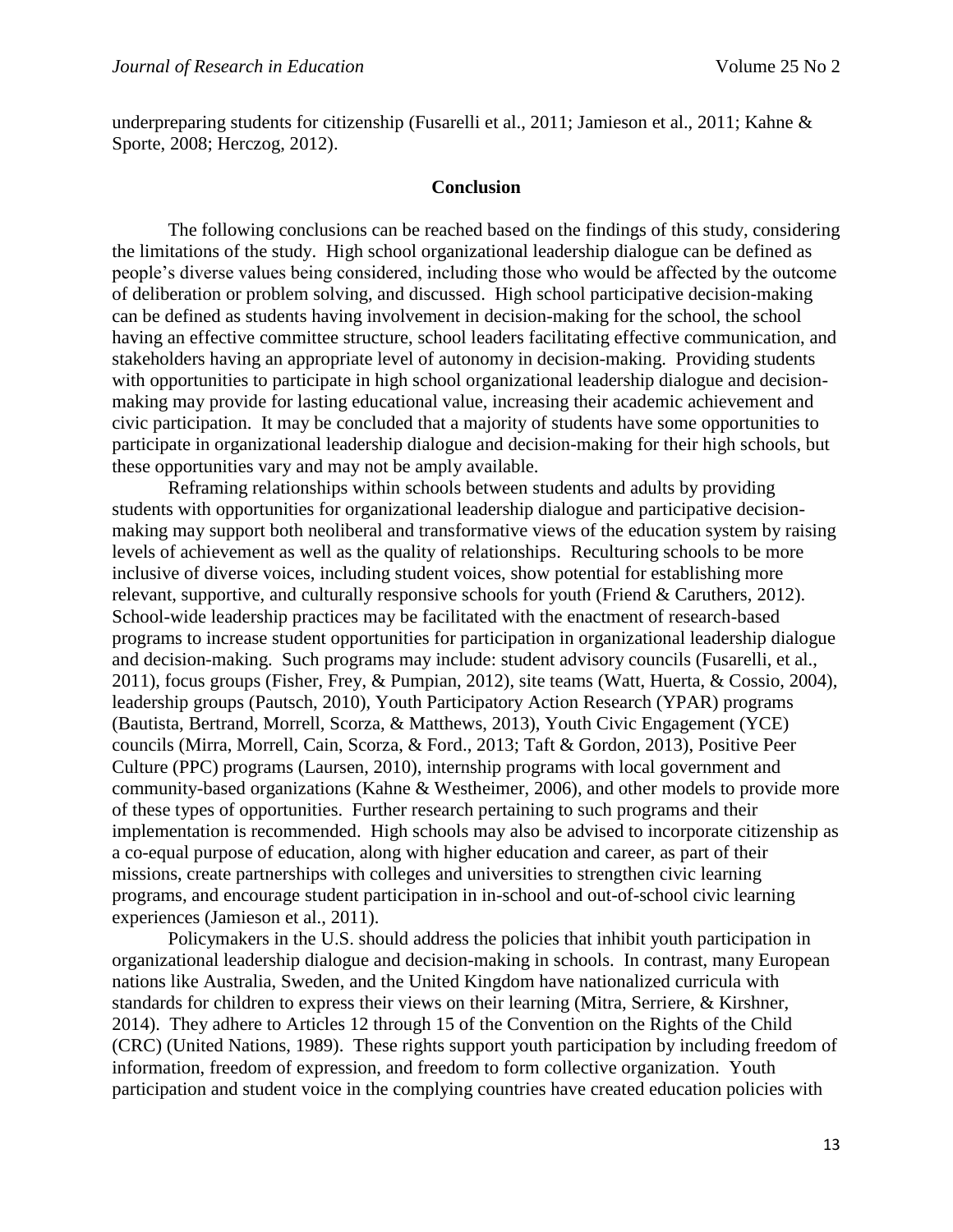standards and accountability structures to guide these processes (Mitra, Serriere, & Kirshner, 2014). Federal, state, county, district, and local education authorities in the U.S. could initiate the development of standards of practice in schools that emphasize student participation in citizenship (Jamieson et al., 2011) and support these with funding streams for implementation (California Task Force on K-12 Civic Learning, 2014). The public of public schools should be included to empower students to advocate for their education (Apple, 2011; Hoff, Yoder, & Hoff, 2006; Knaus, 2009). Moreover, problem identification, solution selection, and program implementation could be improved, theoretically, with the application of social design approaches to school leadership. More stakeholder input could increase environmental awareness and better shape school policy, leadership, and culture.

Similar future research is recommended in different geographic settings and with more proportional representation of different demographic populations to expand generalizability. It is suggested that social design theory (Jun, 1986; Jun, 2006; Jun & Storm, 1990) in addition to distributed leadership theory (Harris, 2008; Leithwood & Jantzi, 1998; Leithwood & Mascall, 2008; Robinson, 2008; Spillane, 2006) be considered as a theoretical framework in future educational research and praxis. Qualitative studies should also be conducted to inform educators about students' perceptions about their access to high school organizational leadership dialogue and decision-making opportunities. Further research focusing on school leaders, including administrators and teachers, implementing models, programs, and practices intended to increase student opportunities to participate in organizational leadership dialogue and decisionmaking may increase understanding of effective methods of implementation. School leaders have much to learn from listening to and collaborating with students in action research school leadership and civic learning processes.

## **References**

- Apple, M. W. (2011). Democratic education in neoliberal and neoconservative times. *International Studies in Sociology of Education*, *21*(1), 21-31. doi: 10.1080/09620214.2011.543850
- Ary, D., Jacobs, L. C., Razavieh, A., & Sorensen, C. K. (2005). *Introduction to research in education* (7th ed.). Belmont, CA: Thomson/Wadsworth.
- Bautista, M. A., Bertrand, M., Morrell, E., Scorza, D., & Matthews, C. (2013). Participatory action research and city youth: Methodological insights from the Council of Youth Research. *Teachers College Record, 115*(100303), 1-23. Retrieved from http://www.tcrecord.org
- Beaudoin, N. (2005). *Elevating student voice: How to enhance participation, citizenship, and leadership*. New York: Eye on Education, Inc.
- Beavers, A. S., Lounsbury, J. W., Richards, J. K., Huck, S. W., Skolits, G. J., & Esquivel, S. L. (2013). Practical considerations for using exploratory factor analysis in educational research. *Practical Assessment, Research & Evaluation, 18*(6), 1-13. Retrieved from http://www.pareonline.net
- California Task Force on K-12 Civic Learning (2014). Revitalizing K-12 civic learning in California: A blueprint for action. Retrieved from http://www.cde.ca.gov/eo/in/documents/cltffinalreport.pdf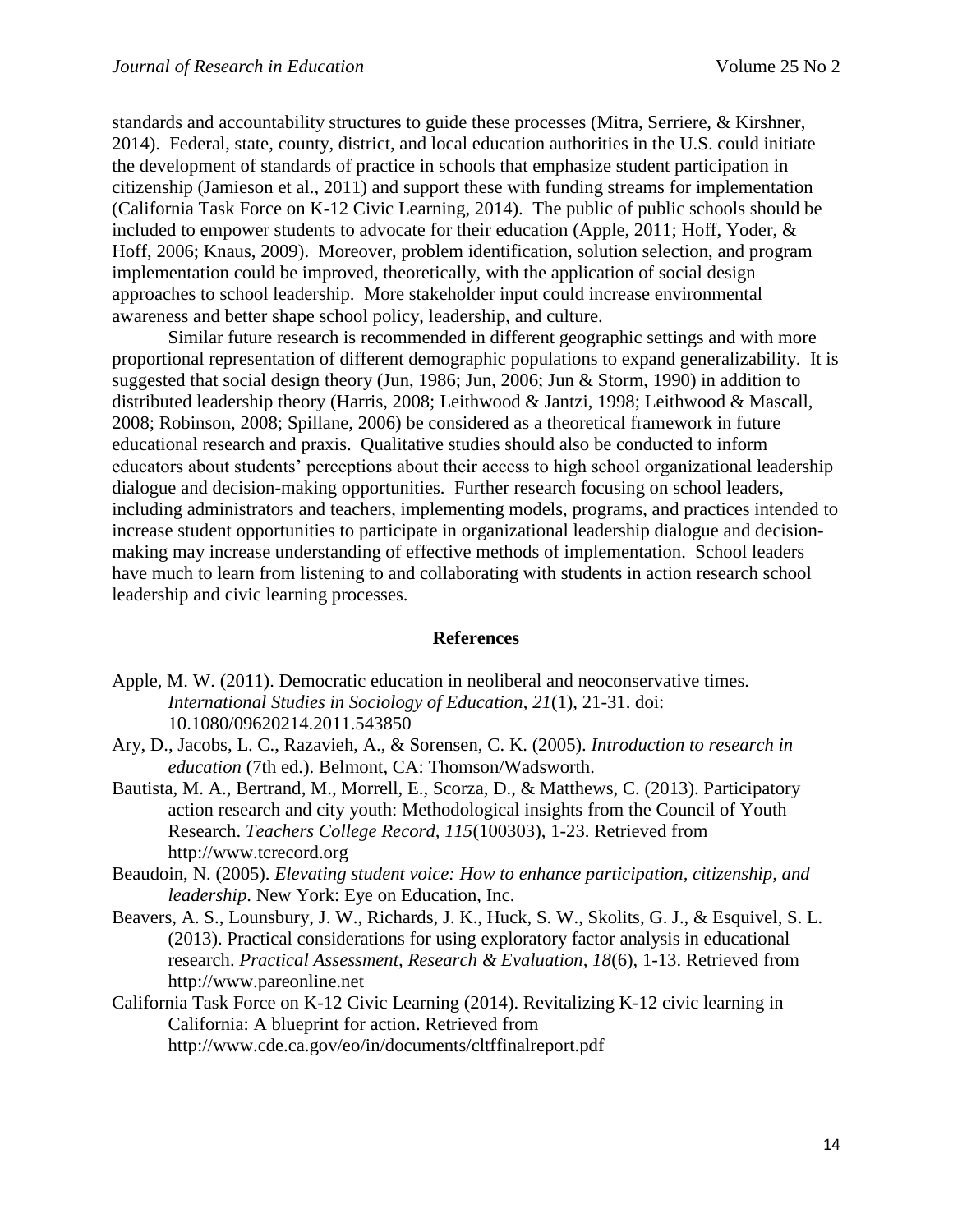- Campbell, T. L. (2009). Leadership and student voice at one high school: An action research study (Doctoral dissertation). Retrieved from ProQuest Dissertations and Theses. (Accession Order No. AAT 3382081)
- Cheng, A. Y. N. (2012) Student voice in a Chinese context: Investigating the key elements of leadership that enhance student voice. *International Journal of Leadership in Education: Theory and Practice, 15*(3), 351-366. doi: 10.1080/13603124.2011.635809
- Chitiyo, M., May, M. E., & Chitiyo, G. (2012). An assessment of the evidence-base for schoolwide positive behavior support. *Education and the Treatment of Children, 35*(1), 1-24. Retrieved from http://www.wvupressonline.com/journals/etc
- Cohen, J. (1988). *Statistical power analysis for the behavioral sciences* (2nd ed.). Hillsdale, NJ: Lawrence Earlbaum Associates.
- Colton, D., & Covert, R. W. (2007). *Designing and constructing instruments for social research and evaluation*. San Francisco, CA: Jossey-Bass Inc.
- Darling-Hammond, L. (2010). *The flat world and education: How America's commitment to equity will determine our future*. New York: Teachers College Press.
- Engel-Silva, M. R. (2009). The role of distributed leadership in quality educational organizations (Doctoral dissertation). Retrieved from ProQuest database. (ProQuest document ID 305160767; Dissertation/thesis No. 3375537)
- Fielding, M. (2001). Students as radical agents of change. *Journal of Educational Change*, *2*, 123–141. doi: 10.1023/A:1017949213447
- File, T., & Crissey, S., U.S. Department of Commerce, Housing and Household Economic Statistics Division, Census Bureau, Current Population Survey (CPS) (2012). Voting and registration in the election of November 2008: Population characteristics. Retrieved from http://www.census.gov/hhes/www/socdemo/voting/publications/p20/2008/index.html
- File, T., U.S. Department of Commerce, Housing and Household Economic Statistics Division, Census Bureau, Current Population Survey (CPS) (2013). Voting and registration in the election of November 2012. Retrieved from <http://www.census.gov/hhes/www/socdemo/voting/>
- Fisher, D., Frey, N., & Pumpian, I. (2012). *How to create a culture of achievement in your school and classroom.* Alexandria, VA: Association for Supervision & Curriculum Development.
- Foucault, M. (1980). *Power knowledge: Selected interviews and other writings 1972–1977*. New York: Harvester Wheatsheaf.
- Fraenkel, J. R., & Wallen, N. E. (2009). *How to design and evaluate research in education* (7th ed.). New York: McGraw-Hill.
- Friend, J., & Caruthers, L. (2012). Reconstructing the cultural context of urban schools: Listening to the voices of high school students. *Educational Studies, 48*, 366-388. doi: 10.1080/00131946.2011.647152
- Fusarelli, L. D., Kowalski, T. J., & Petersen, G. J. (2011). Distributive leadership, civic engagement, and deliberative democracy as vehicles for school improvement. *Leadership and Policy in Schools, 10(*1), 43-62. doi: 10.1080/15700760903342392
- González, T. (2012). Keeping kids in schools: Restorative justice, punitive discipline, and the school to prison timeline. *Journal of Law & Education, 41*(2), 281-335. Retrieved from http://www.law.sc.edu/jled/
- Harris, A. (2008). Distributed leadership: According to the evidence. *Journal of Educational Administration, 46*(2), 172-188. doi: 10.1108/09578230810863253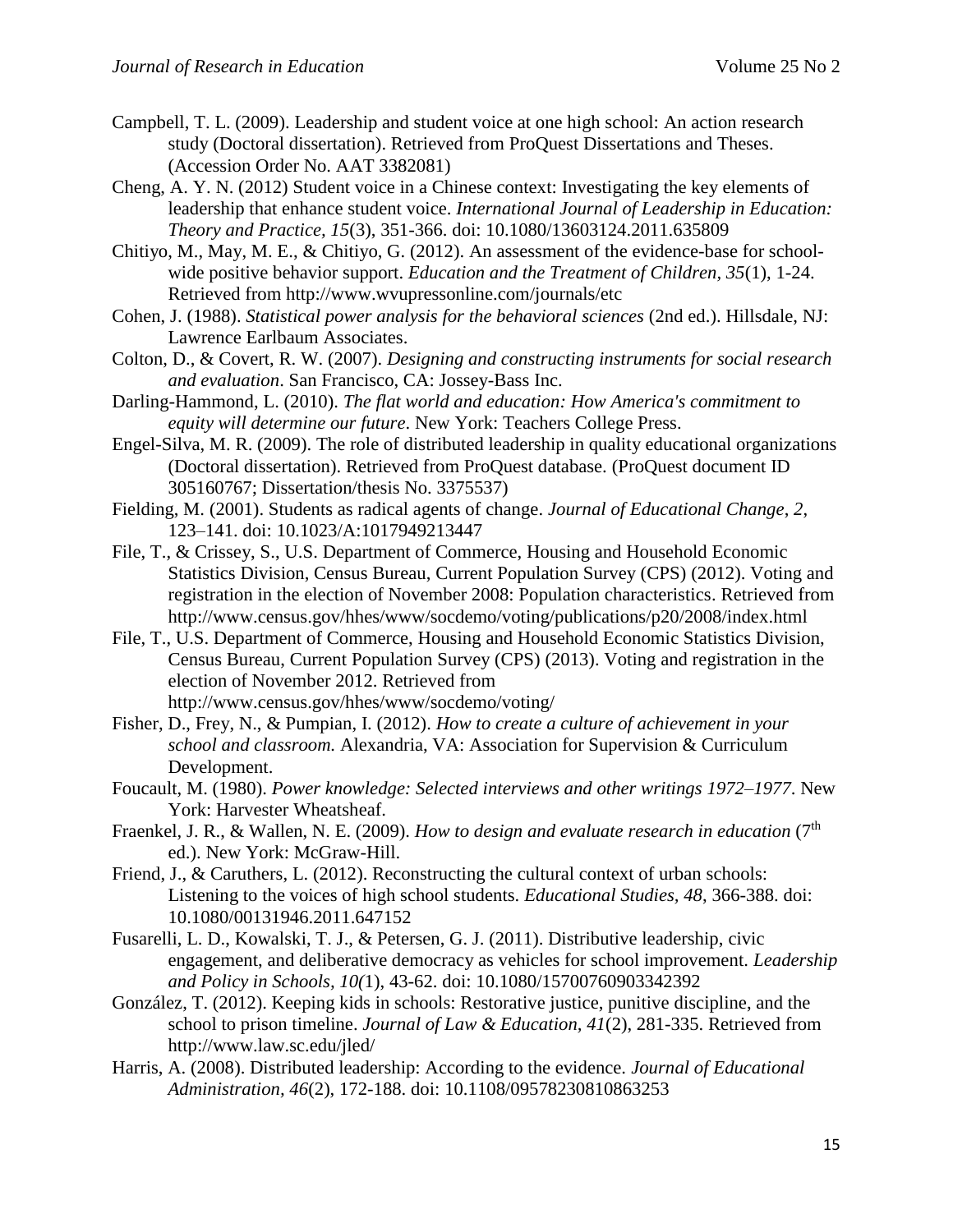- Hedges, L. V. (2008). What are effect sizes and why do we need them? *Child Development Perspectives, 2*(3), 167-171. doi: 10.1111/j.1750-8606.2008.00060.x
- Herczog, M. M. (2012). It's up to us: Bridging the civic opportunity gap. *Leadership, 41*(4), 20- 22. Retrieved from:
	- http://www.acsa.org/functionalmenucategories/media/leadershipmagazine.aspx
- Hoff, D., Yoder, N., & Hoff, P. (2006). Preparing educational leaders to embrace the "public" in public schools. *Journal of Educational Administration, 44*(3), 239-248. doi: 10.1108/0957823061066-1832
- Hulpia, H., Devos, G., & Keer, H. (2009). The influence of distributed leadership on teachers' organizational commitment: A multilevel approach. *Journal of Educational Research, 103*(1), 40-52. doi: 10.1080/00220670903231201
- Jamieson, K. H., Levine, P., McConnell, T., & Smith, D. B. (Ed). (2011). Guardian of democracy: The civic mission of schools. Campaign for the Civic Mission of Schools. Retrieved from [http://civicmission.s3.amazonaws.com/118/f0/5/171/1/Guardian-of-](http://civicmission.s3.amazonaws.com/118/f0/5/171/1/Guardian-of-Democracy-report.pdf)[Democracy-report.pdf](http://civicmission.s3.amazonaws.com/118/f0/5/171/1/Guardian-of-Democracy-report.pdf)
- Jun, J. S. (1986). *Public administration: Design and problem solving*. New York: MacMillan.
- Jun, J. S. (2006). *The social construction of public administration: Interpretive and critical perspectives*. Albany, New York: State University of New York Press.
- Jun, J. S., & Storm, W. B. (1990). Social design in public problem solving. *Public Administration Quarterly (Spring),* 19-30. doi: 10.2307/40861463
- Kahne, J. E., Crow, D., & Lee, N. J. (2013). Different pedagogy, different politics: High school learning opportunities and youth political engagement. *Political Psychology, 34*(3), 419- 441. doi: 10.1111/j.1467-9221.2012.00936.x
- Kahne, J. E., & Middaugh, E. (2009). The civic opportunity gap in high school. In Youniss, J. & Levine, P. (Ed.), *Engaging young people in civic life* (pp. 29-58). Nashville, TN: Vanderbilt University Press.
- Kahne, J. E., Middaugh, E., & Croddy, M. (2005). The California Survey of Civic Education. Report to Educating for Democracy: California Campaign of Civic Education. Published by the Constitutional Rights Foundation. Retrieved from http://www.cmsca.org/civic\_survey\_final.pdf
- Kahne, J. E., & Sporte, S. E. (2008). Developing citizens: The impact of civic learning opportunities on students' commitment to civic participation. *American Educational Research Journal, 45*(3), 738-766. doi: 10.3102/0002831208316951
- Kahne, J. E., & Westheimer, J. (2006). Teaching democracy: What schools need to do. In E. W. Ross (Ed.), *The social studies curriculum: Purposes, problems, and possibilities* (pp. 297- 318). Albany, NY: State University of New York Press.
- Kim, E., & Hargrove, D. T. (2013). Deficient or resilient: A critical review of Black male academic success and persistence in higher education. *The Journal of Negro Education, 82*(3), 300-311. doi: 10.7709/jnegroeducation.82.3.0300
- Knaus, C. B. (2009). Shut up and listen: Applied critical race theory in the classroom. *Race, Ethnicity and Education, 12*(2), 133-154. doi: 10.1080/13613320902995426
- Laursen, E. K. (2010). The evidence base for positive peer culture. *Reclaiming Children and Youth 19*(2): 37-42. Retrieved from [www.reclaimingjournal.com](http://www.reclaimingjournal.com/)
- Leithwood, K., & Jantzi, D. (1998). Distributed leadership and student engagement in school. Paper presented at the Annual Meeting of the American Educational Research Association. San Diego, CA.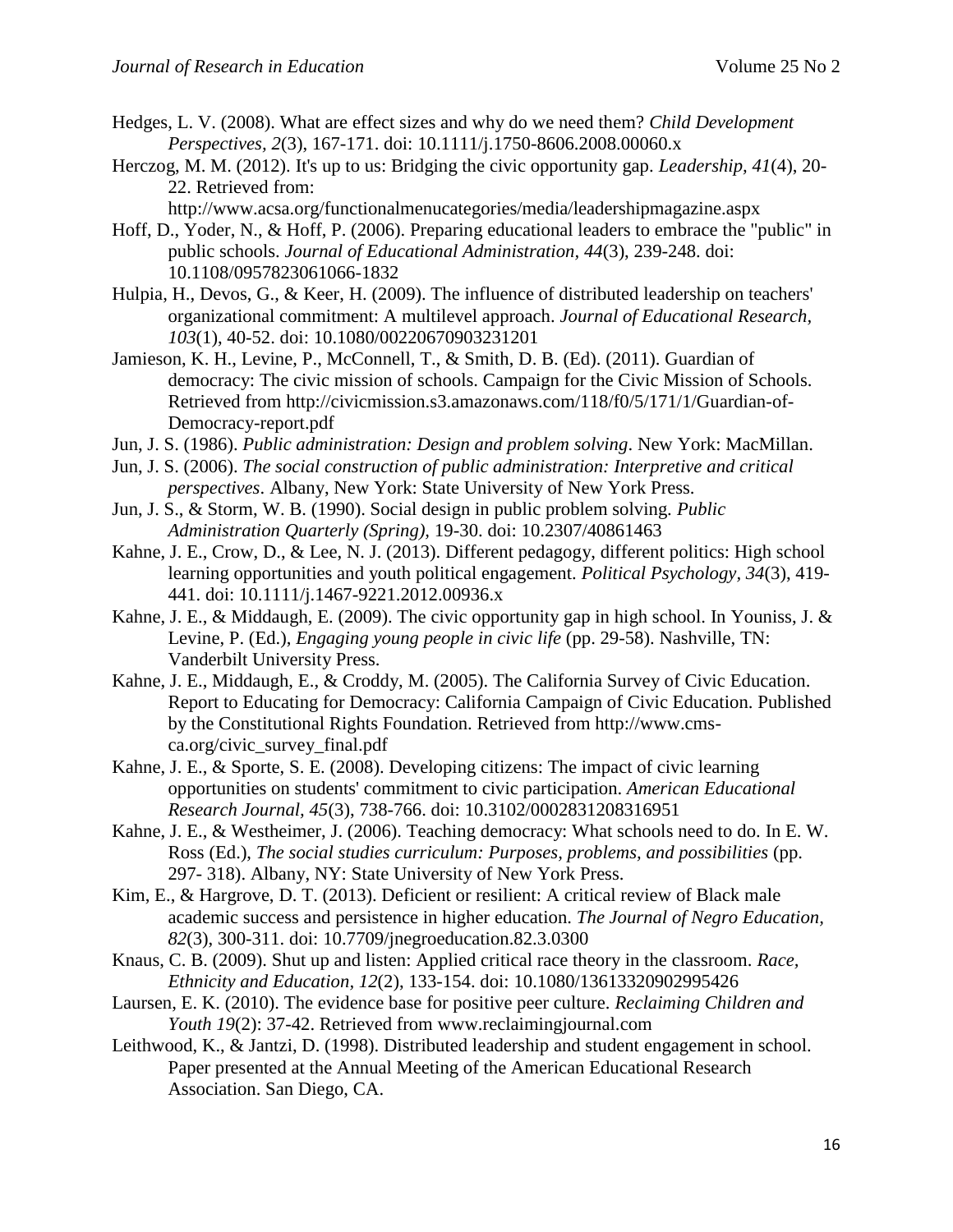- Leithwood, K., Louis, K. S., Anderson, S., & Wahlstrom, K. (2004). Review of research: How leadership influences student learning. Learning for Leadership Project. Center for Applied Research and Educational Improvement, University of Minnesota, Ontario Institute for Studies in Education and The University of Toronto, and The Wallace Foundation. Retrieved from [http://www.wallacefoundation.org/knowledge-center/school](http://www.wallacefoundation.org/knowledge-center/school-leadership/key-research/Documents/How-Leadership-Influences-Student-Learning.pdf)[leadership/key-research/Documents/How-Leadership-Influences-Student-Learning.pdf](http://www.wallacefoundation.org/knowledge-center/school-leadership/key-research/Documents/How-Leadership-Influences-Student-Learning.pdf)
- Leithwood, K., & Mascall, B. (2008). Collective leadership effects on student achievement. *Educational Administration Quarterly, 44*(4), 529-561. doi: 10.1177/0013161X08321221
- Mathews, D. (1996) Reviewing and previewing civics. In D. Parker (Ed.), *Educating the democratic mind*, pp. 265–286. Albany, NY: SUNY Press.
- Mirra, N., Morrell, E. D., Cain, E., Scorza, D., & Ford A. (2013). [Educating](http://democracyeducationjournal.org/home/vol21/iss1/3) for a critical democracy: Civic [participation](http://democracyeducationjournal.org/home/vol21/iss1/3) reimagined in the Council of Youth Research. *Democracy & Education, 21*(1), Article 3. Retrieved from http://democracyeducationjournal.org/
- Mitra, D. L., Serriere, S., & Kirshner, B. (2014). Youth participation in U.S. contexts: Student voice without a national mandate. *Children & Society, 28*, 292-304. doi: 10.1111/chso.12005
- Moore, D. S., Notz, W. I., & Flinger, M. A. (2013). *The basic practice of statistics (6th ed.).* New York: W. H. Freeman.
- Morrison, B. E., & Vaandering, D. (2012). Restorative justice: Pedagogy, praxis, and discipline. *Journal of School Violence, 11*, 138-155. doi: 10.1080/15388220.2011.653322
- OECD (2013). *PISA 2012 Results: What Makes Schools Successful? Resources, Policies and Practices* (Volume IV). PISA, OECD Publishing. doi: 10.1787/9789264201156-en
- Pautsch, C. A. (2010). Leadership to support student voice: The role of school leadership in supporting meaningful student government and voice (Doctoral dissertation). Retrieved from ProQuest Dissertations and Theses. (Accession Order No. AAT 3448752)
- Pedersen, J., Yager, S., & Yager, R. (2012). Student leadership distribution: Effects of a studentled leadership program on school climate and community. *International Journal of Educational Leadership Preparation, 7*(2), 1-9. Retrieved from http://www.ncpeapublications.org
- Pohlmann, J. T. (2004). Use and interpretation of factor analysis in the Journal of Educational Research: 1992-2002. *Journal of Educational Research, (98)*1, 14-22. doi: 10.3200/JOER.98.1.14-23
- Ripley, A. (2015, March 12). Why do American students have so little power? *The Atlantic.*  Retrieved from [http://www.theatlantic.com/education/archive/2015/03/why-do-american](http://www.theatlantic.com/education/archive/2015/03/why-do-american-)students-have-so-little-power/387634/
- Robinson, C., & Taylor, C. (2007). Theorizing student voice: Values and perspectives. *Improving Schools*, *10*(1), 5–17. doi: 10.1177/1365480207073702
- Robinson, C., & Taylor, C. (2012). Student voice as a contested practice: Power and participation in two student voice projects. *Improving Schools, 16*(1), 32-46. doi: 10.1177/1365480212469713
- Robinson, V. M. J. (2008). Forging the links between distributed leadership and educational outcomes. *Journal of Educational Administration, 46*(2), 241-256. doi: 10.1108/09578230810863299
- Spillane, J. P. (2006). *Distributed leadership*. San Francisco: Jossey-Bass.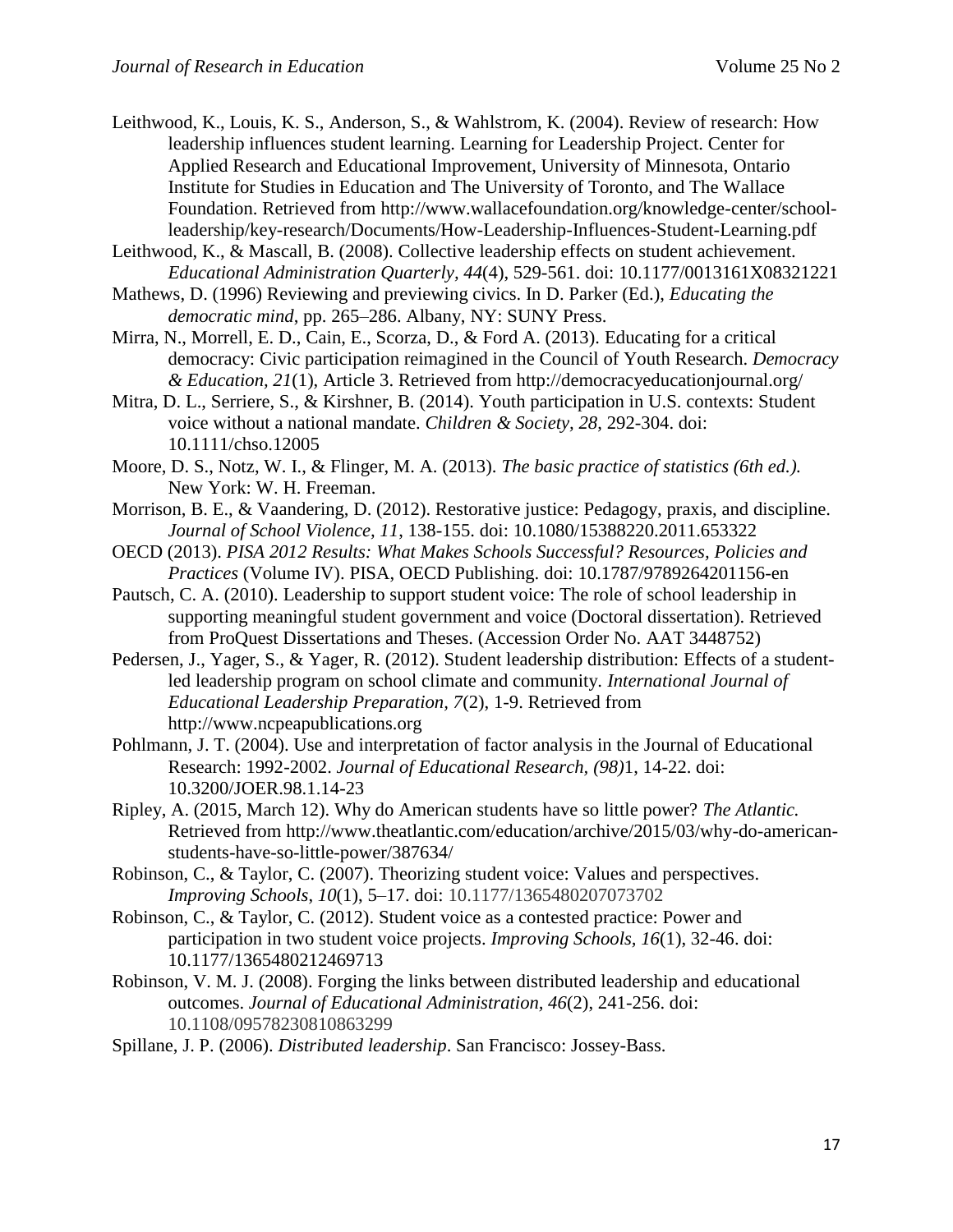- Spillane, J. P., & Healey, K. (2010). Conceptualizing school leadership and management from a distributed perspective: An exploration of some study operations and measures. *The Elementary School Journal 2*, 253. doi: 10.1086/656300
- Taft, J. K., & Gordon, H. R. (2013). Youth activists, youth councils, and constrained democracy. *Education, Citizenship, and Social Justice, 8*(1), 87-100. doi: 10.1177/1746197913475765
- Thomson, P., & Gunter, H. (2006). From 'consulting pupils' to 'pupils as researchers': A situated case narrative. *British Educational Research Journal, 32*(6), 839-856. doi: 10.1080/01411920600989487
- United Nations (1989). Convention on the Rights of the Child. United Nations: Geneva. Retrieved from http://www.ohchr.org/en/professionalinterest/pages/crc.aspx
- U.S. Department of Education (2014). *Guiding principles: A resource guide for improving school climate and discipline*. Washington, D.C. Retrieved from http://www2.ed.gov/policy/gen/guid/school-discipline/guiding-principles.pdf
- Volwerk, J., & Tindal, G. (2012). Documenting student performance: An alternative to the traditional calculation of grade point averages. *Journal of College Admission, 216*, 16-23. Retrieved from http://www.nacacnet.org
- Watt, K. M., Huerta, J., & Cossio, G. (2004). Leadership and AVID implementation levels in four South Texas border schools. *Catalyst for Change, 33*(2), 10-14. Retrieved from http://www.ed.psu.edu/catalyst
- Westheimer, J., & Kahne, K. (2004). What kind of citizen? The politics of educating for democracy. *American Educational Research Journal, 41*(2), 237-269. doi: 10.3102/00028312041002237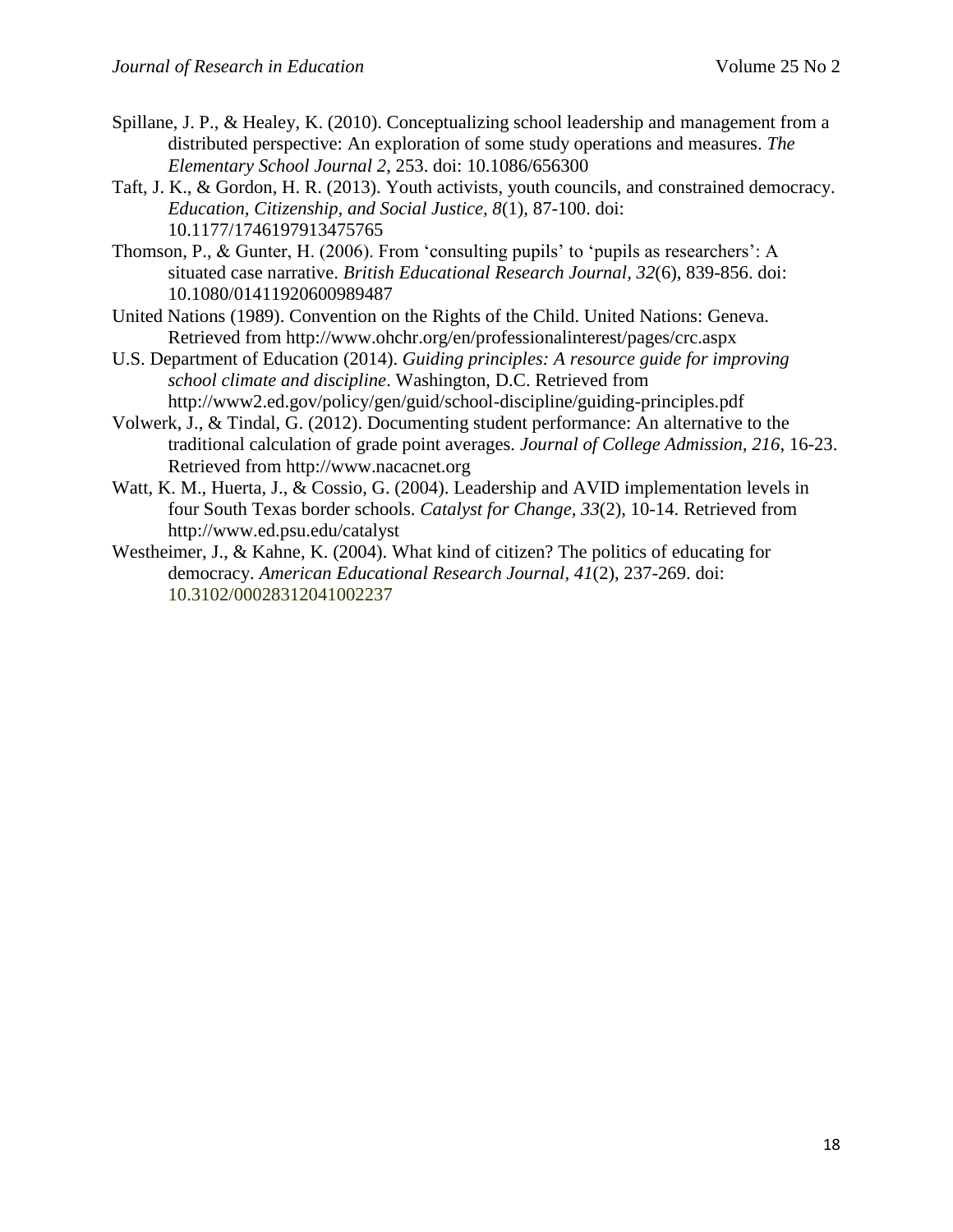# **Table 1**

# *Descriptive Data for High School Social Design and Distributed Leadership*

|                                                                                                                                                                                                                    |     | $\%$                                                  |                                    |
|--------------------------------------------------------------------------------------------------------------------------------------------------------------------------------------------------------------------|-----|-------------------------------------------------------|------------------------------------|
|                                                                                                                                                                                                                    |     | Disagree                                              | % Agree                            |
|                                                                                                                                                                                                                    |     | <sub>or</sub>                                         | <sub>or</sub>                      |
|                                                                                                                                                                                                                    |     | Strongly                                              | Strongly                           |
| Social Design Scale Item                                                                                                                                                                                           | n   | Disagree                                              | Agree                              |
| Overall, I felt there to be consideration of people's<br>diverse values at my high school.                                                                                                                         | 176 | 36                                                    | 63                                 |
| Overall, I felt there to be consideration of people's<br>diverse values who would be affected by the outcome<br>of deliberation or problem solving of my high school.                                              | 175 | 39                                                    | 61                                 |
| The ideas of different people were discussed at my<br>high school.                                                                                                                                                 | 176 | 31                                                    | 69                                 |
| Participation went beyond interest-group politics,<br>meaning that people advocated not just for their group<br>(teachers, students, etc.) but in the general interest of<br>the entire high school's improvement. | 176 | 43                                                    | 57                                 |
| People worked together effectively at my high school.                                                                                                                                                              | 176 | 26                                                    | 74                                 |
| In making decisions for the high school, alternatives<br>were critically examined in terms of their feasibility.                                                                                                   | 177 | 32                                                    | 68                                 |
| Policy design or decisions for the future of the school<br>included input from different people in my high<br>school's community.                                                                                  | 176 | 40                                                    | 60                                 |
| The voices of minority groups were integrated into<br>community problem solving for my high school.                                                                                                                | 176 | 47                                                    | 53                                 |
| Distributed Leadership Participative Decision-Making<br>Scale Item                                                                                                                                                 | n   | $\%$<br>Disagree<br><b>or</b><br>Strongly<br>Disagree | % Agree<br>or<br>Strongly<br>Agree |
| Leadership at my high school was delegated to staff<br>for activities important to achieving school goals.                                                                                                         | 160 | 16                                                    | 84                                 |
| Leadership at my high school was delegated to<br>students for activities important to achieving school<br>goals.                                                                                                   | 161 | 37                                                    | 63                                 |
| Leadership at my high school was delegated to<br>several different staff members and students.                                                                                                                     | 159 | 25                                                    | 75                                 |
| Students had involvement in decision-making at my<br>high school.                                                                                                                                                  | 160 | 48                                                    | 52                                 |
| There was an effective committee structure for<br>decision-making at my high school.                                                                                                                               | 158 | 46                                                    | 54                                 |
| Effective communication was facilitated at my high<br>school.                                                                                                                                                      | 157 | 40                                                    | 60                                 |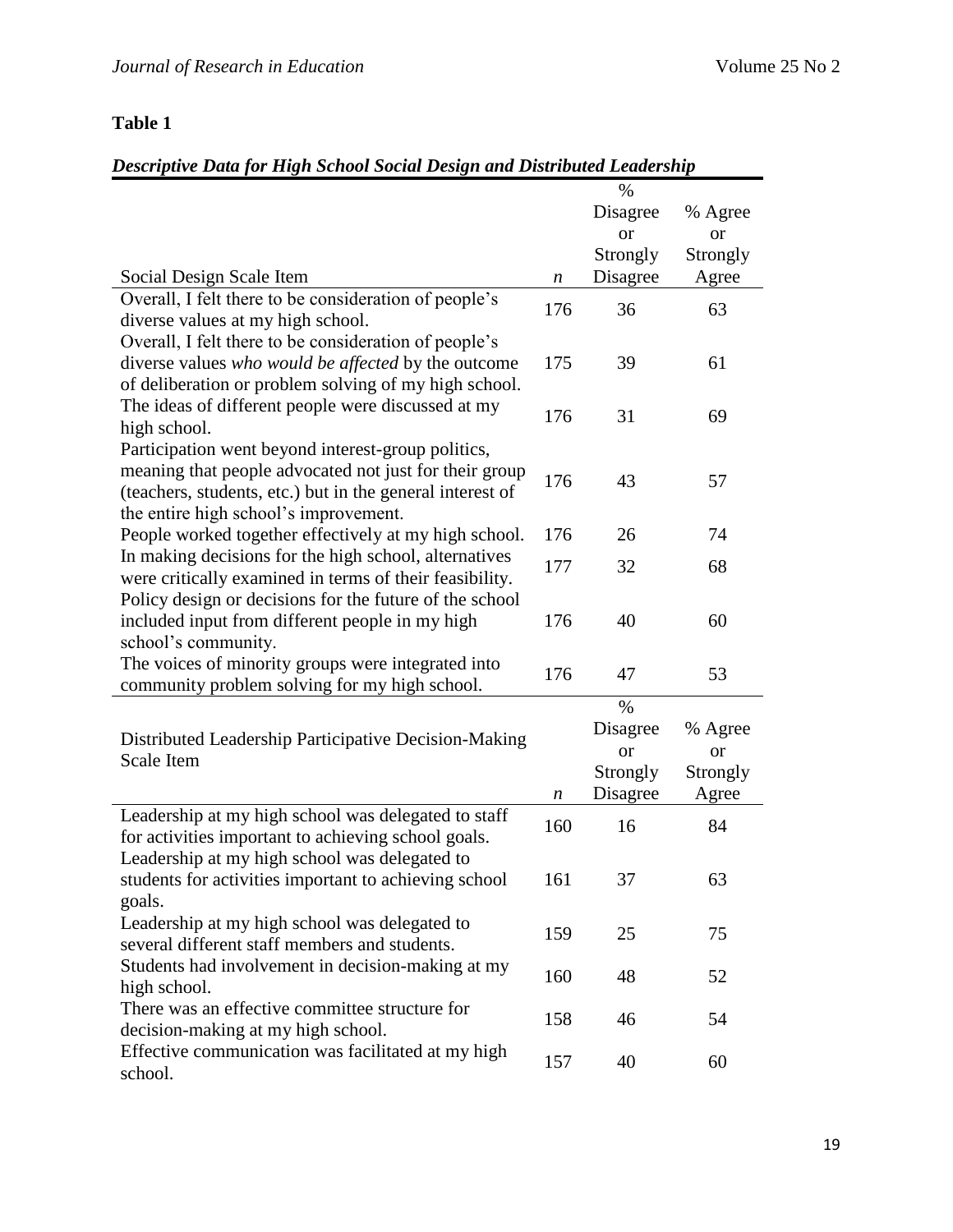| Overall, there was an appropriate level of autonomy   |     |    |    |
|-------------------------------------------------------|-----|----|----|
| in decision-making at my high school, in other words, | 164 | 45 | 55 |
| people had opportunities to make the appropriate      |     |    |    |
| choices for themselves on issues that affected them.  |     |    |    |



# **Table 2**

# *Item Loadings: 1. Participative Decision-Making & 2. Organizational Leadership Dialogue* Pattern Matrix

|                                                                                                                                                                       |      | Component             |
|-----------------------------------------------------------------------------------------------------------------------------------------------------------------------|------|-----------------------|
|                                                                                                                                                                       |      | $\mathcal{D}_{\cdot}$ |
| Overall, I felt there to be consideration of people's diverse values at my<br>high school.                                                                            |      | 1.027                 |
| Overall, I felt there to be consideration of people's diverse values who<br>would be affected by the outcome of deliberation or problem solving of<br>my high school. |      | .772                  |
| The ideas of different people were discussed at my high school.                                                                                                       |      | .655                  |
| Students had involvement in decision-making at my high school.                                                                                                        | .863 |                       |
| There was an effective committee structure for decision-making at my<br>high school.                                                                                  | .856 |                       |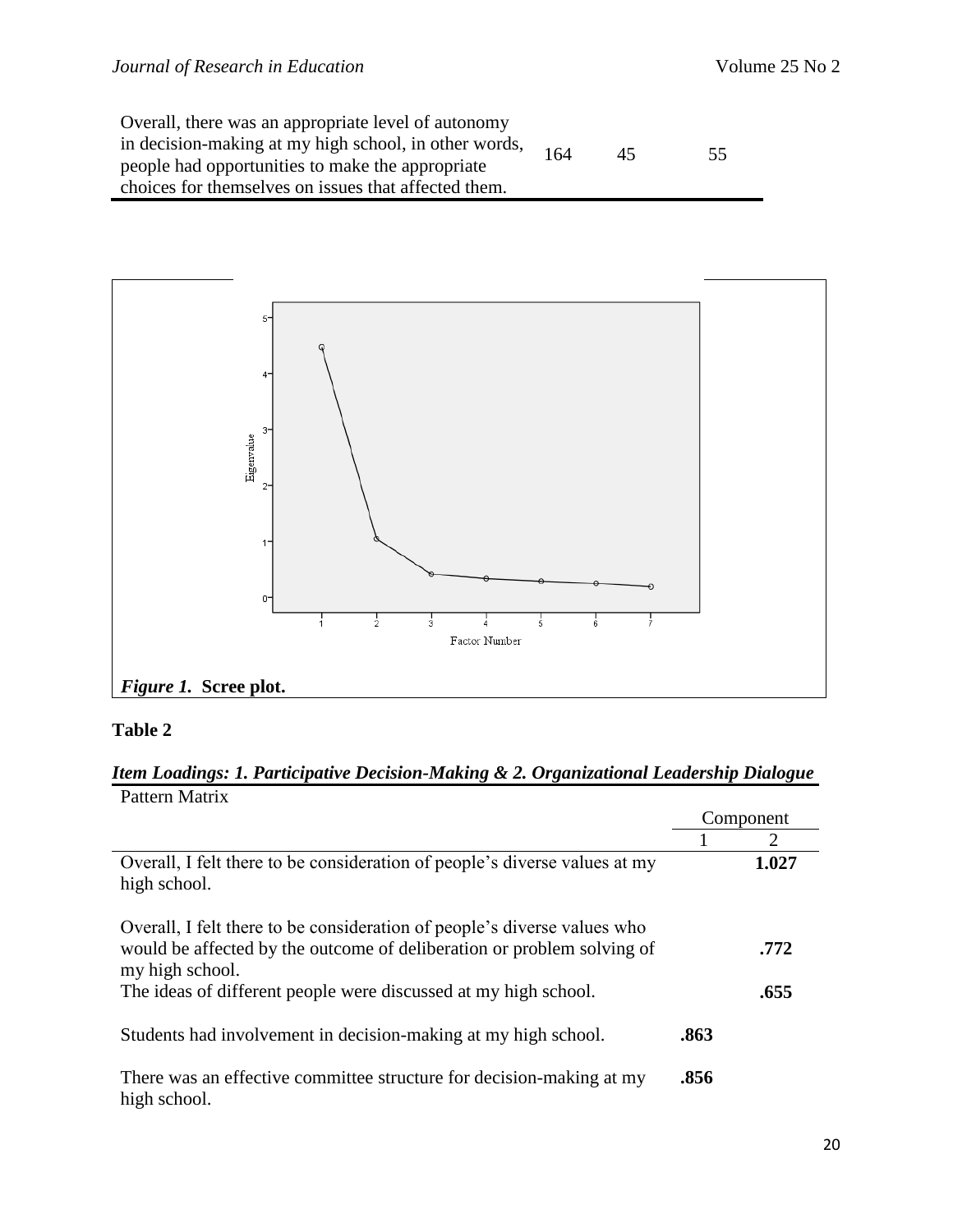| Effective communication was facilitated at my high school.                                                                                                                                                            | .812 |
|-----------------------------------------------------------------------------------------------------------------------------------------------------------------------------------------------------------------------|------|
| Overall, there was an appropriate level of autonomy in decision-making<br>at my high school, in other words, people had opportunities to make the<br>appropriate choices for themselves on issues that affected them. | .709 |
|                                                                                                                                                                                                                       |      |
| <i>Note:</i> Factor loadings rounding to $>$ .7 are in boldface. Extraction Method: Maximum                                                                                                                           |      |
| $\mathbf{r}$ . The contract of $\mathbf{r}$ , and $\mathbf{r}$ , and $\mathbf{r}$ , and $\mathbf{r}$ , and $\mathbf{r}$                                                                                               |      |

Likelihood. Rotation Method: Promax with Kaiser Normalization. Rotation converged in 3 iterations. Component 1 refers to participative decision-making. Component 2 refers to organizational leadership dialogue.

# **Table 3**

# *T-test: Organizational Leadership Dialogue & Participative Decision-Making and Achievement*

|                     | Organizational |    |            |           |            |
|---------------------|----------------|----|------------|-----------|------------|
|                     | Leadership     |    |            |           |            |
|                     | Dialogue $\&$  |    |            |           |            |
|                     | Decision-      |    |            |           |            |
|                     | Making         |    |            | Std.      | Std. Error |
|                     |                | n  | Mean       | Deviation | Mean       |
| Student             | low            | 64 | 13.1308    | 1.93321   | .24165     |
| Achievement         | high           | 70 | 13.6706    | 1.85439   | .22164     |
| Civic Participation | low            |    | 55 31.0364 | 4.02291   | .54245     |
|                     | high           | 68 | 33.5735    | 4.49317   | .54488     |
|                     |                |    |            |           |            |

*Note*: Greater opportunities to participate in high school organizational leadership dialogue and decision-making indicate an 8% greater mean civic participation score in college (*n =* 123) with effect size Cohen's  $d = .595$ ; statistically significant ( $p = .001$ ), and a 4% greater student achievement mean ( $n = 134$ ); not statistically significant ( $p = .101$ ).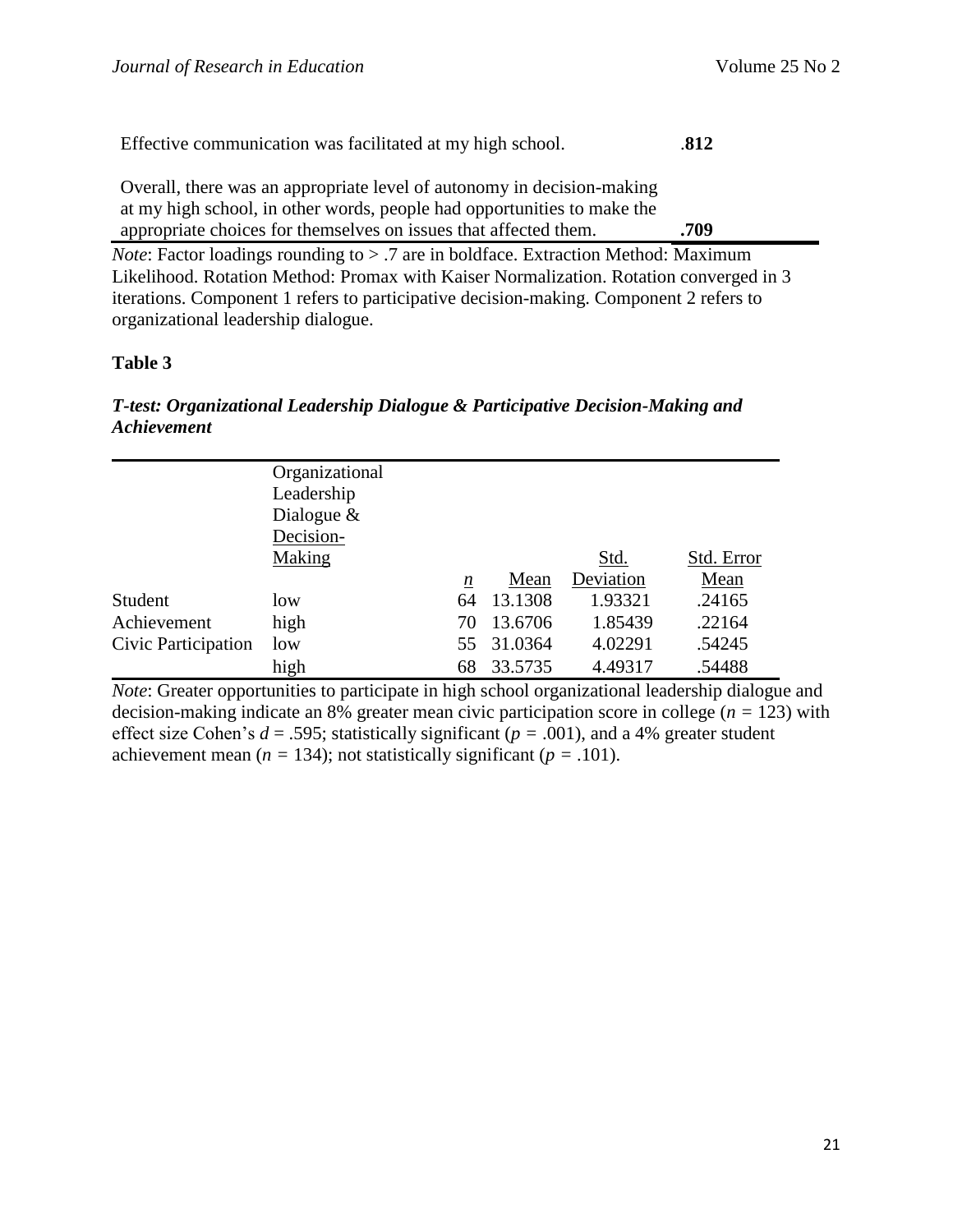# **Appendix A**

University Students' Perceptions of High School Leadership Related to

Their Academic Achievement and Civic Participation Survey Instrument

**Directions:** The survey that follows will ask you questions about your background, past experiences during high school, as well as current experiences. Please complete each question in this survey. Reflecting on your past experiences when you were in high school, please answer the following questions honestly and to the best of your ability for what best describes your perceptions of your past experiences by clicking on the option that applies to you for each question. If you attended more than one high school, please answer the questions for the high school that you attended for the longest period of time and answer all questions consistently referring to one high school.

|                  |                                                                                                                                                                                                                            | strongly<br>disagree | disagree | agree | strongly<br>agree |
|------------------|----------------------------------------------------------------------------------------------------------------------------------------------------------------------------------------------------------------------------|----------------------|----------|-------|-------------------|
| 1.               | I received instruction in civics from my<br>high school.                                                                                                                                                                   |                      |          |       |                   |
| 2.               | I received instruction in government from<br>my high school.                                                                                                                                                               |                      |          |       |                   |
| 3.               | I received instruction in history from my<br>high school.                                                                                                                                                                  |                      |          |       |                   |
| $\overline{4}$ . | I received instruction in economics from<br>my high school.                                                                                                                                                                |                      |          |       |                   |
| 5.               | I received instruction in geography from<br>my high school.                                                                                                                                                                |                      |          |       |                   |
| 6.               | I received instruction in law from my high<br>school.                                                                                                                                                                      |                      |          |       |                   |
| 7.               | I received instruction in democracy from<br>my high school.                                                                                                                                                                |                      |          |       |                   |
| 8.               | My high school incorporated discussion of<br>current events into the classroom (for<br>example, local, national, and international<br>issues).                                                                             |                      |          |       |                   |
| 9.               | My high school had programs that<br>provided students with the opportunity to<br>apply what they learned through<br>performing community service that was<br>linked to the formal curriculum and<br>classroom instruction. |                      |          |       |                   |
| 10.              | My high school offered opportunities for<br>students to get involved in the school or<br>community outside of the classroom.                                                                                               |                      |          |       |                   |
| 11.              | My high school encouraged students'<br>meaningful participation in school<br>governance.                                                                                                                                   |                      |          |       |                   |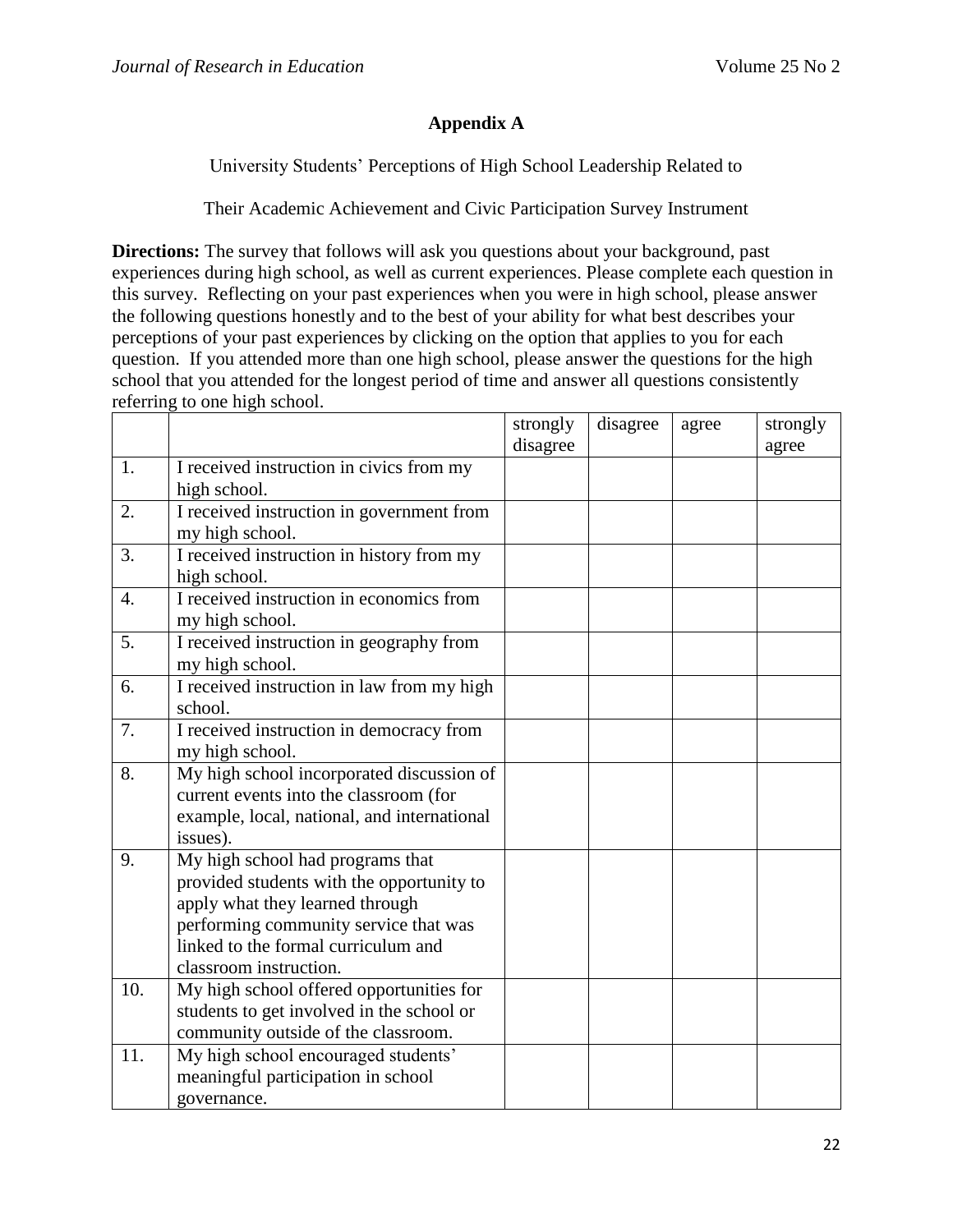| 12. | My high school encouraged students to                                                |  |  |
|-----|--------------------------------------------------------------------------------------|--|--|
|     | participate in simulations of democratic                                             |  |  |
|     | processes.                                                                           |  |  |
| 13. | Overall, I felt there to be consideration of                                         |  |  |
|     | people's diverse values at my high school.                                           |  |  |
| 14. | Overall, I felt there to be consideration of                                         |  |  |
|     | people's diverse values who would be                                                 |  |  |
|     | <i>affected</i> by the outcome of deliberation or                                    |  |  |
|     | problem solving of my high school.                                                   |  |  |
| 15. | The ideas of different people were                                                   |  |  |
|     | discussed at my high school.                                                         |  |  |
| 16. | Participation went beyond interest-group                                             |  |  |
|     | politics, meaning that people advocated                                              |  |  |
|     | not just for their group (teachers, students,                                        |  |  |
|     | etc.) but in the general interest of the                                             |  |  |
|     | entire high school's improvement.                                                    |  |  |
| 17. | People worked together effectively at my                                             |  |  |
|     | high school.                                                                         |  |  |
| 18. | In making decisions for the high school,                                             |  |  |
|     | alternatives were critically examined in                                             |  |  |
|     | terms of their feasibility.                                                          |  |  |
| 19. | Policy design or decisions for the future of                                         |  |  |
|     | the school included input from different                                             |  |  |
|     | people in my high school's community.                                                |  |  |
| 20. | The voices of minority groups were                                                   |  |  |
|     | integrated into community problem                                                    |  |  |
|     | solving for my high school.                                                          |  |  |
| 21. | Leadership at my high school was                                                     |  |  |
|     | delegated to staff for activities important                                          |  |  |
|     | to achieving school goals.                                                           |  |  |
| 22. | Leadership at my high school was                                                     |  |  |
|     | delegated to students for activities                                                 |  |  |
|     | important to achieving school goals.                                                 |  |  |
| 23. | Leadership at my high school was                                                     |  |  |
|     | delegated to several different staff<br>members and students.                        |  |  |
|     | Students had involvement in decision-                                                |  |  |
| 24. |                                                                                      |  |  |
|     | making at my high school.                                                            |  |  |
| 25. | There was an effective committee                                                     |  |  |
|     | structure for decision-making at my high                                             |  |  |
|     | school.<br>Effective communication was facilitated                                   |  |  |
| 26. |                                                                                      |  |  |
| 27. | at my high school.                                                                   |  |  |
|     | Overall, there was an appropriate level of<br>autonomy in decision-making at my high |  |  |
|     |                                                                                      |  |  |
|     | school, in other words, people had                                                   |  |  |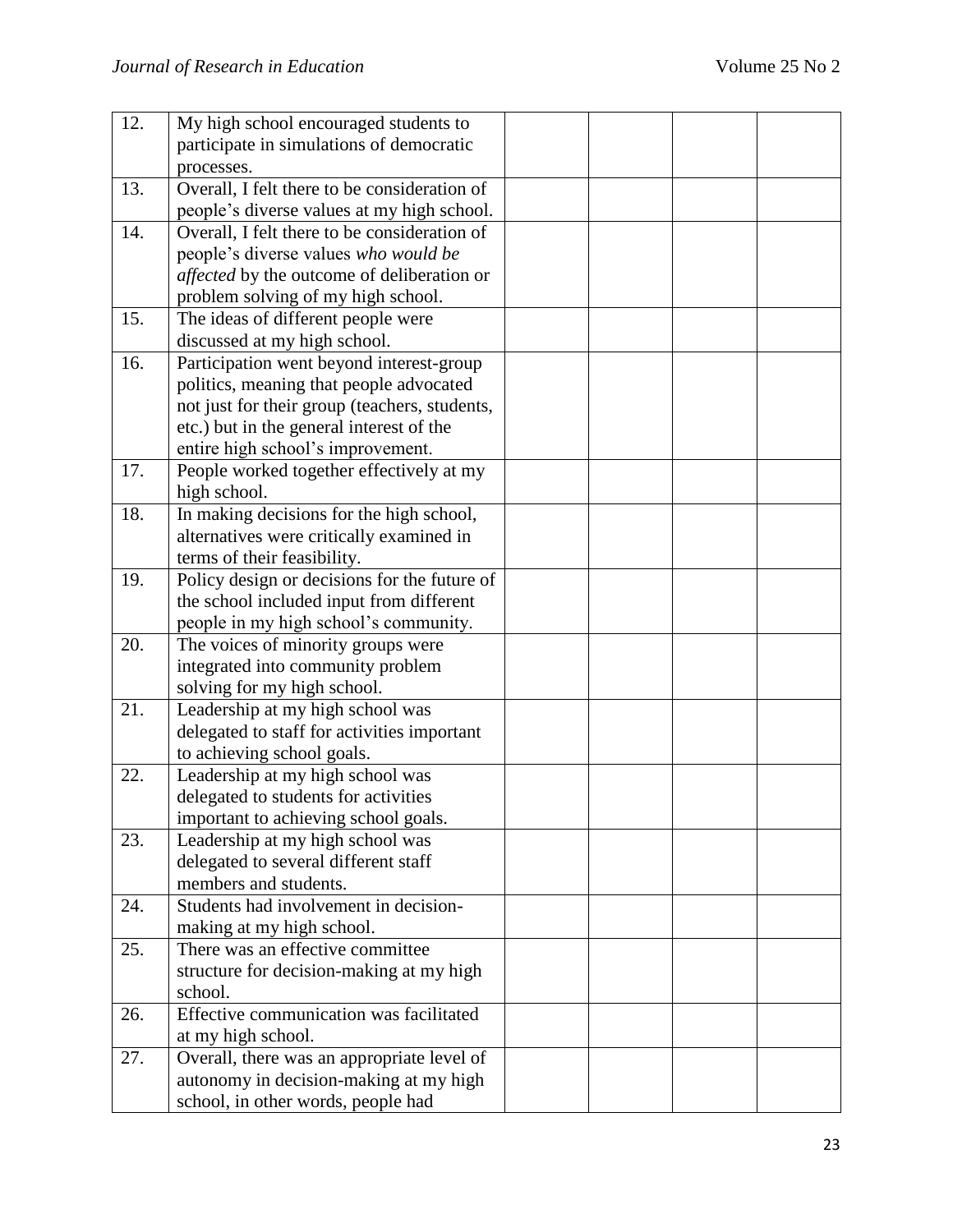| opportunities to make the appropriate |  |  |
|---------------------------------------|--|--|
| choices for themselves on issues that |  |  |
| affected them.                        |  |  |

**Directions:** Now reflecting on your *current* attitudes and behaviors, please answer all of the following questions honestly and to the best of your ability for what best describes your perceptions of your experiences and attitudes at the present time in your life by clicking on the option that applies to you for each question.

| 28. | $\mathbf{r}$ respectively.<br>. <i>.</i> .<br>I consider myself to be active in my |          |          |       |          |
|-----|------------------------------------------------------------------------------------|----------|----------|-------|----------|
|     | community.                                                                         |          |          |       |          |
| 29. | I consider myself to be able to make                                               |          |          |       |          |
|     | decisions with a diversity of people.                                              |          |          |       |          |
| 30. | I consider myself to be able to make                                               |          |          |       |          |
|     | decisions with a diversity of perspectives.                                        |          |          |       |          |
| 31. | I have the ability to "stand in another                                            |          |          |       |          |
|     | person's shoes," so to speak.                                                      |          |          |       |          |
| 32. | I have the ability to make decisions with                                          |          |          |       |          |
|     | others.                                                                            |          |          |       |          |
|     |                                                                                    | no       | yes      |       |          |
| 33. | I am eligible to register to vote.                                                 |          |          |       |          |
| 34. | I am registered to vote.                                                           |          |          |       |          |
| 35. | I was eligible to vote in the presidential                                         |          |          |       |          |
|     | election of 2012.                                                                  |          |          |       |          |
| 36. | I voted in the presidential election of                                            |          |          |       |          |
|     | 2012.                                                                              |          |          |       |          |
| 37. | I plan to vote in the next election.                                               |          |          |       |          |
|     |                                                                                    | strongly | disagree | agree | strongly |
|     |                                                                                    | disagree |          |       | agree    |
| 38. | Being actively involved in community                                               |          |          |       |          |
|     | issues is my responsibility.                                                       |          |          |       |          |
| 39. | In the next three years, I expect to work                                          |          |          |       |          |
|     | on at least one community project that                                             |          |          |       |          |
|     | involves a government agency.                                                      |          |          |       |          |
| 40. | I have good ideas for programs or projects                                         |          |          |       |          |
|     | to help solve problems in my community.                                            |          |          |       |          |
| 41. | In the next three years I expect to be                                             |          |          |       |          |
|     | involved in improving my community.                                                |          |          |       |          |
| 42. | Being concerned about state and local                                              |          |          |       |          |
|     | issues is an important responsibility for                                          |          |          |       |          |
|     | everybody.                                                                         |          |          |       |          |

**Directions:** Please answer all of the following questions honestly and to the best of your ability for what best describes you by clicking on the option or typing in the information requested. If you cannot remember the exact numbers, please estimate to the best of your ability.

| 43. | I feel successful as a college student.    |  |  |
|-----|--------------------------------------------|--|--|
| 44. | I am confident that I will graduate with a |  |  |
|     | bachelor's degree.                         |  |  |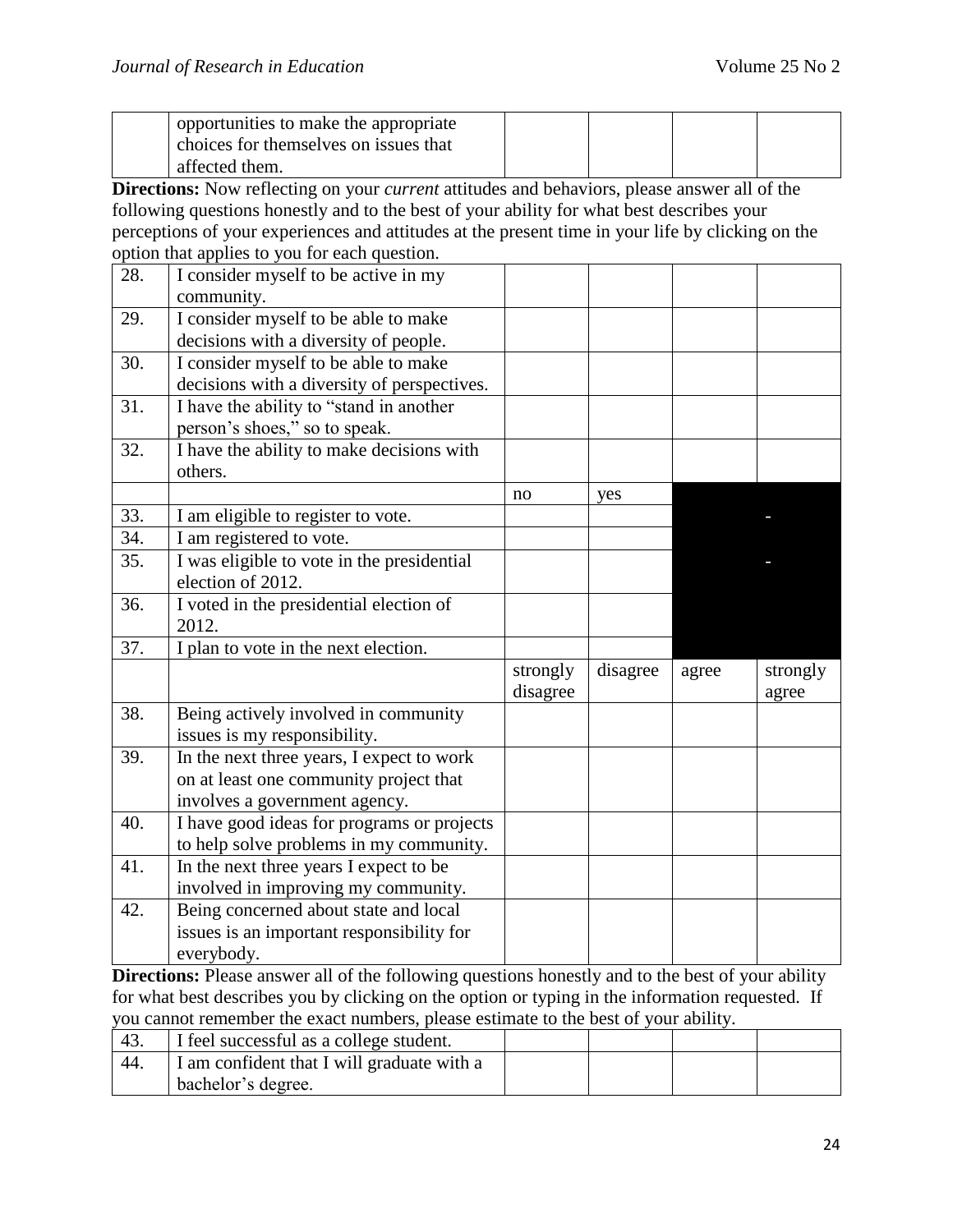| am confident that I will be successful in |  |  |
|-------------------------------------------|--|--|
| my future career.                         |  |  |

46. What is your current university GPA?

**Type in GPA** 

47. Please indicate all of the extracurricular activities that you participated in during high school. Check all that apply.

- **Sports**
- Clubs
- Community service
- Student government
- The arts
- Religious activities
- **Other**

48. What was your unweighted high school GPA (grade point average)?

**Type in GPA** 

49. What was your composite (total) ACT score in high school? If you did not take the ACT, you may leave your answer blank.

• Type in score

50. What was your composite (total) SAT score in high school? If you did not take the ACT, you may leave your answer blank.

- Type in score 51. What is your age? (In years).
- Type in age 52. What is your sex?
	-
- Male
- **Female** 
	- 53. Is English your first language?
- Yes
- $\blacksquare$  No
	- 54. Is the United States your native country?
- Yes
- $\blacksquare$  No

55. What ethnicity best describes you? Check all that apply.

- American Indian or Alaska Native
- $-$ Asian
- **Black or African American**
- Filipino
- Hispanic or Latino
- Pacific Islander
- **White**
- Other ethnicity

56. During high school, were you eligible for any of the following?

- Free lunch
- Reduced price lunch
- Neither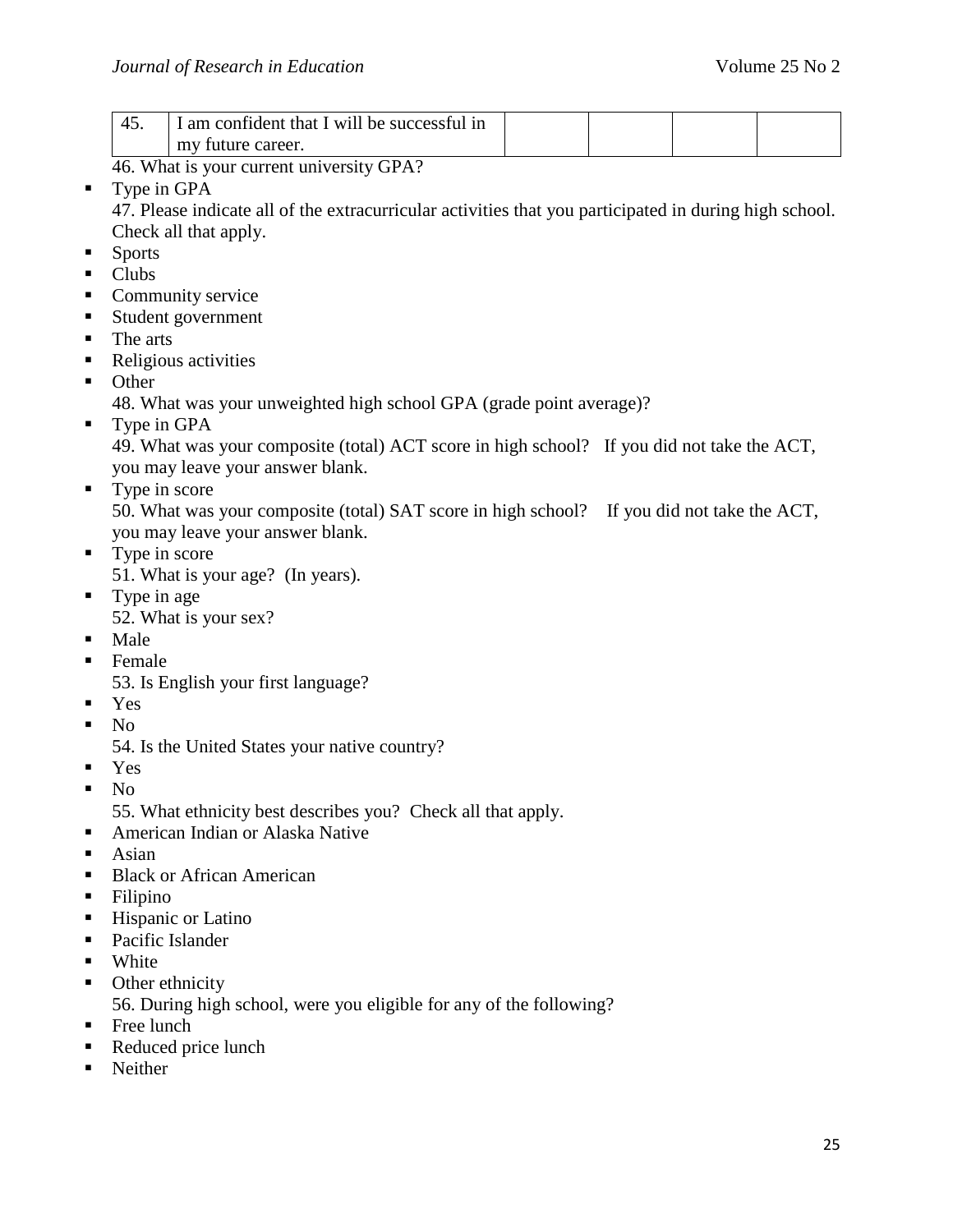57. What is the highest level of education that your mother or female-identified parent/guardian completed?

- No schooling completed
- Nursery school to  $8<sup>th</sup>$  grade
- Some high school, no diploma
- High school graduate, diploma or the equivalent (for example: GED)
- Some college credit, no degree
- Trade/technical/vocational training
- Associate's degree
- Bachelor's degree
- Master's degree
- Professional degree (such as law)
- Doctorate degree 58. What is the highest level of education that your father or male-identified parent/guardian completed?
- No schooling completed
- Nursery school to  $8<sup>th</sup>$  grade
- Some high school, no diploma
- High school graduate, diploma or the equivalent (for example: GED)
- Some college credit, no degree
- Trade/technical/vocational training
- Associate's degree
- Bachelor's degree
- Master's degree
- Professional degree (such as law)
- Doctorate degree

|     |                                                                         | strongly<br>disagree | disagree | agree | strongly<br>agree |
|-----|-------------------------------------------------------------------------|----------------------|----------|-------|-------------------|
| 59. | Growing up, my parents/guardians<br>discussed civic issues, such as the |                      |          |       |                   |
|     | government, community, or politics.                                     |                      |          |       |                   |

60. What type of high school did you attend (for the longest period of time if you attended more than one high school)?

- $\n **Public**\n$
- Private
- **Charter**
- Homeschooled

61. In which of the following states was your high school located (for the longest period of time if you attended more than one high school)?

- \_\_\_\_\_\_\_\_\_\_\_\_\_\_\_(50 states option)
- Outside of the 50 United States 62. What type of setting was your high school in (for the longest period of time if you attended more than one high school)?
- $\blacksquare$  Urban area (big city)
- Suburban area (medium to small sized city outside of a larger city)
- Rural area (farming community or small town far from city)